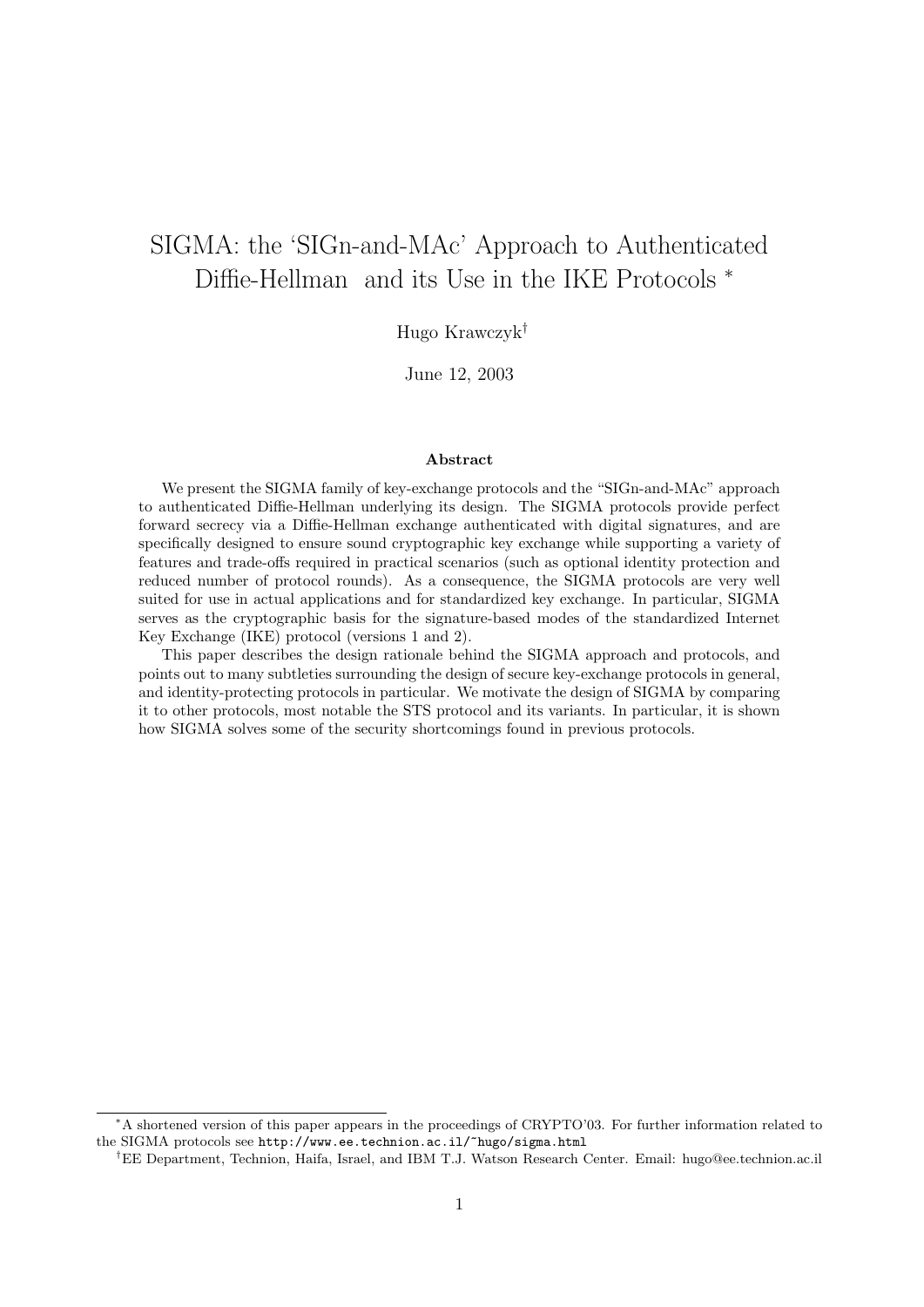## Contents

| Introduction<br>$\mathbf{1}$ |                                                                                                                                        |                |  |  |
|------------------------------|----------------------------------------------------------------------------------------------------------------------------------------|----------------|--|--|
| $\overline{2}$               | Preliminaries: On the Security of Key-Exchange Protocols                                                                               |                |  |  |
|                              | 2.1                                                                                                                                    | $\overline{4}$ |  |  |
|                              | Discussion: sufficiency of the above security requirements. $\dots \dots \dots$<br>2.1.1                                               | 6              |  |  |
|                              | 2.2                                                                                                                                    | 7              |  |  |
|                              | 2.3                                                                                                                                    | -8             |  |  |
| 3                            | The STS Protocols                                                                                                                      | 10             |  |  |
|                              | BADH and the identity-misbinding attack: A motivating example $\dots \dots \dots$<br>3.1                                               | 10             |  |  |
|                              | 3.2                                                                                                                                    | 11             |  |  |
|                              | 3.3                                                                                                                                    | 12             |  |  |
| 4                            | The ISO Protocol                                                                                                                       | 15             |  |  |
| 5                            | The SIGMA Protocols                                                                                                                    | 17             |  |  |
|                              | 5.1                                                                                                                                    | 17             |  |  |
|                              | $5.2\,$                                                                                                                                | 18             |  |  |
|                              | A four message variant: SIGMA-R $\ldots \ldots \ldots \ldots \ldots \ldots \ldots \ldots \ldots \ldots \ldots$<br>5.3                  | 19             |  |  |
|                              | Further variants and the use of SIGMA in IKE<br>5.4                                                                                    | 20             |  |  |
|                              | A A Definition of Secure Key-Exchange Protocols<br>22                                                                                  |                |  |  |
|                              | B A "full fledge" Protocol<br>23                                                                                                       |                |  |  |
|                              | <b>C</b> Key Derivation                                                                                                                | 25             |  |  |
|                              | Derivation of multiple keys from a seed key<br>$\hfill\ldots\ldots\ldots\ldots\ldots\ldots\ldots\ldots\ldots\ldots\ldots\ldots$<br>C.1 | 25             |  |  |
|                              |                                                                                                                                        | 26             |  |  |
|                              |                                                                                                                                        |                |  |  |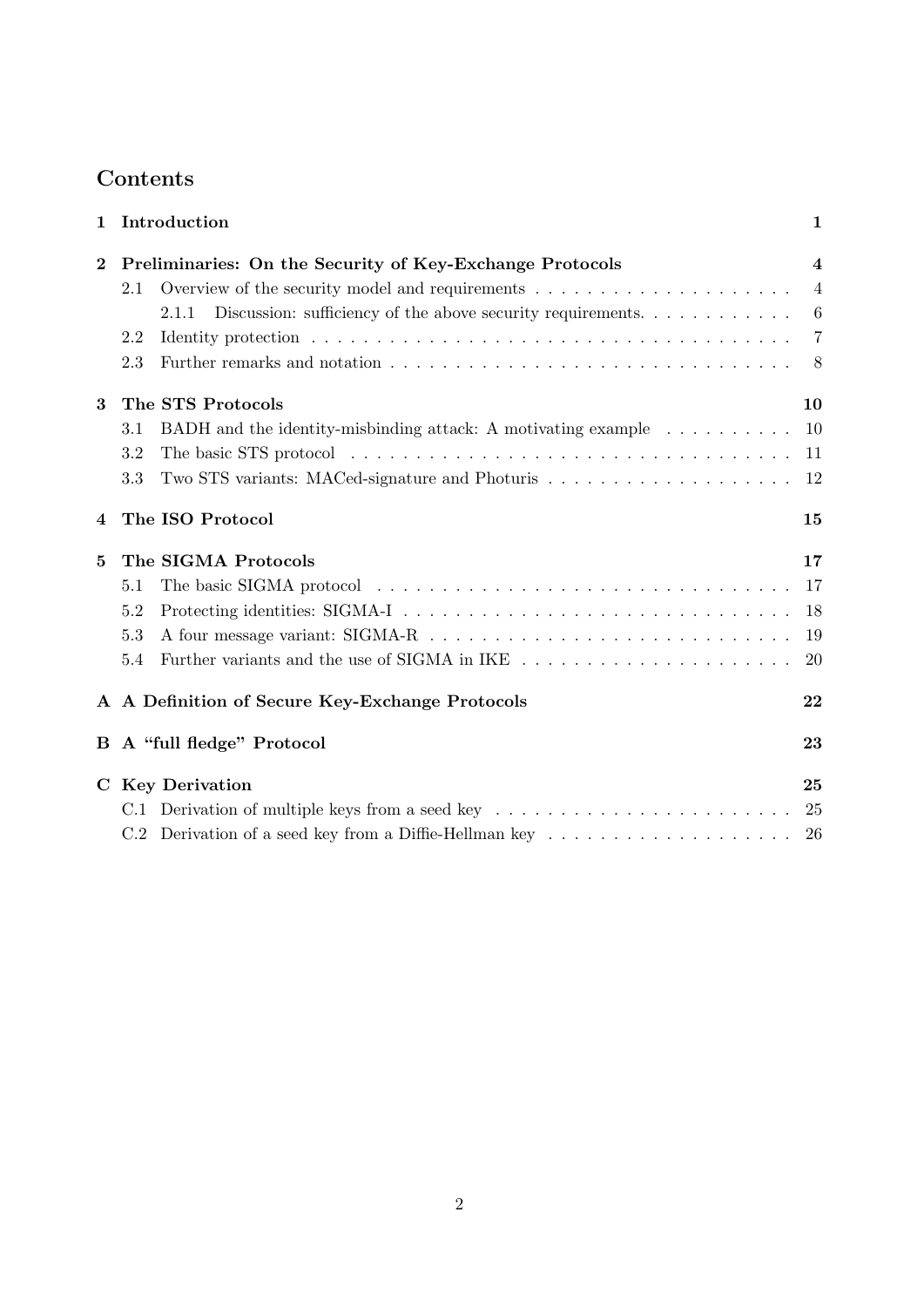### 1 Introduction

In this paper we describe the SIGMA family of key-exchange protocols, with emphasis on its design features and rationale. The SIGMA protocols introduce a general approach to building authenticated Diffie-Hellman protocols using a careful combination of digital signatures and a MAC (message authentication) function. We call this the "SIGn-and-MAc" approach which is also the reason for the SIGMA acronym.

SIGMA serves as the cryptographic basis for the Internet Key Exchange (IKE) protocol [14, 19] standardized to provide key-exchange functionality to the IPsec suite of security protocols [20]. More precisely, SIGMA is the basis for the signature-based authenticated key exchange in IKE [14], which is the most commonly used mode of public-key authentication in IKE, and the basis for the only mode of public-key authentication in IKEv2 [19].

This paper provides the first systematic description of the development and rationale of the SIGMA protocols. The presentation is intended to motivate the design choices in the protocol by comparing and contrasting it to alternative protocols, and by learning from the strong and weak aspects of previous protocols. It also explains how the different variants of the SIGMA protocol follow from a common design core. In particular, it explains the security basis on which the signature-based modes of IKE, and its current revision IKEv2, are based. The presentation is informal and emphasizes rationale and intuition rather than rigorous analysis. A formal analysis of the SIGMA protocol has been presented in [8] where it is shown that the basic SIGMA design and its variants are secure under a complexity-theoretic model of security. While this rigorous analysis is essential for gaining confidence in the security design of SIGMA, it does not provide an explicit understanding of the design process that led to these protocols, and the numerous subtleties surrounding this design. Providing such an understanding is a main goal of this paper which will hopefully be beneficial to cryptographers and security protocol designers (as well as for those engineering security solutions based on these protocols).

The basic guiding requirements behind the design of SIGMA are (a) to provide a secure keyexchange protocol based on the Diffie-Hellman exchange (for ensuring "perfect forward secrecy"), (b) the use of digital signatures as the means for public-key authentication of the protocol, and (c) to provide the option to protect the identities of the protocol peers from being learned by an attacker in the network. These were three basic requirements put forth by the IPsec working group for its preferred key-exchange protocol. The natural candidate for satisfying these requirements is the well-known STS key-exchange protocol due to Diffie, van Oorschot and Wiener [11]. We show, however, that this protocol and some of its variants (including a variant adopted into Photuris [17], a predecessor of IKE as the key-exchange protocol for IPsec) suffer from security shortcomings that make them unsuited for some practical scenarios, in particular in the wide Internet setting for which the IPsec protocols are designed. Still, the design of SIGMA is strongly based on that of STS: both the strengths of the STS design principles (very well articulated in [11]) as well as the weaknesses of some of the STS protocol choices have strongly influenced the SIGMA design.

One point that is particularly important for understanding the design of SIGMA (and other keyexchange protocols) is the central role that the requirement for identity protection has in this design. As it turns out, the identity protection functionality conflicts with the essential requirement of peer authentication. The result is that both requirements (authentication and identity protection) can be satisfied simultaneously, at least to some extent, but their co-existence introduces significant subtleties both in the design of the protocol and its analysis. In order to highlight this issue we compare SIGMA to another authenticated Diffie-Hellman design, a variant of the ISO protocol [15],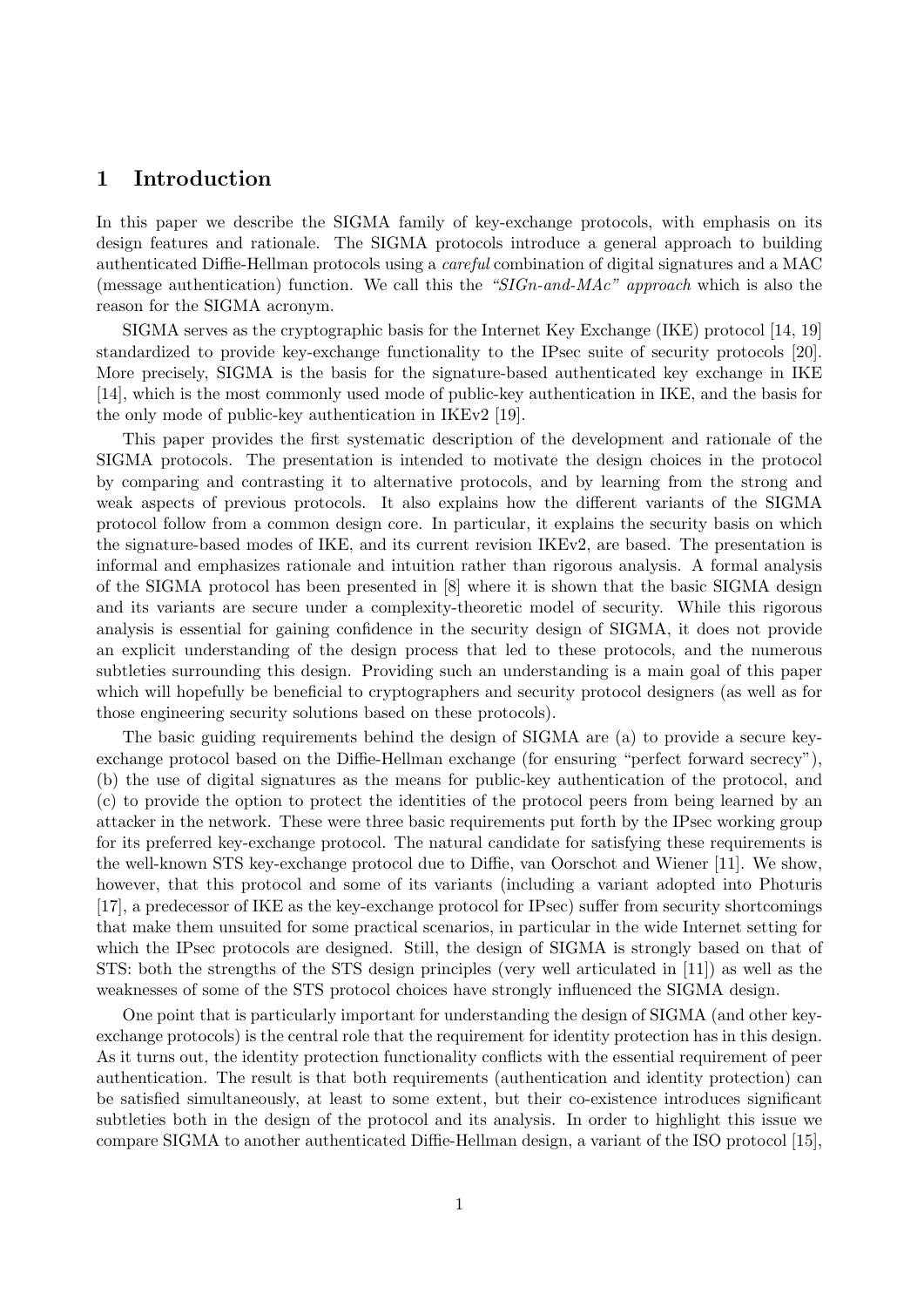that has been shown to be secure [7] but which is not well-suited to support identity protection (Section 4). As we will see SIGMA provides a satisfactory and flexible solution to this problem by supporting identity protection as an optional feature of the protocols, while keeping the number of communication rounds and cryptographic operations to a minimum. As a result SIGMA can suit the identity protection scenarios as well as those that do not require this functionality. We thus believe that SIGMA is well suited as a "general purpose" authenticated Diffie-Hellman protocol that can serve a wide range of applications and security scenarios.

History of the SIGMA protocols. The SIGMA approach was introduced by the author in 1995 [22] to the IPsec working group as a possible replacement for the Photuris key-exchange protocol [17] developed at the time by that working group. Photuris used a variant of the STS protocol that we showed [22] to be flawed through the attack presented in Section 3.3. In particular, this demonstrated that the Photuris key exchange, when used with optional identity protection and RSA signatures (or any signature scheme allowing for message recovery), was open to the same form of attack that originally motivated the design of STS (see Section 3.1). Eventually, the Photuris protocol was replaced with the Internet Key Exchange (IKE) protocol which adopted SIGMA (unnamed at the time) into its two signature-based authentication modes: main mode (that provides identity protection) and aggressive mode (which does not support identity protection). The IKE protocol was standardized in 1999, and a revised version (IKEv2) is currently under way [19] (the latter also uses the SIGMA protocol as its cryptographic key exchange).

Related work. There is a vast amount of work that deals with the design and analysis of keyexchange (and authentication) protocols and which is relevant to the subject of this paper. Chapter 12 of [29] provides many pointers to such works, and additional papers can be found in the more recent security and cryptography literature. There have been a few works that provided analysis and critique of the IKE protocol (e.g.,  $[12, 31]$ ). Yet, these works mainly discuss issues related to functionality and complexity trade-offs rather than analyzing the core cryptographic design of the key exchange protocols. A formal analysis of the IKE protocols has been carried by Meadows [28] using automated analysis tools. In addition, as we have already mentioned, [8] provides a formal analysis of the SIGMA protocols (and its IKE variants) based on the complexity-theoretic approach to the analysis of key-exchange protocols initiated in [2]. A BAN-logic analysis of the STS protocols is presented in [34], and attacks on these protocols that enhance those reported in [22] are presented in [5] (we elaborate on these attacks in Section 3.3). Finally, we mention the SKEME protocols [23] which served as the basis for the cryptographic structure of IKE and its non-signature modes of authentication, but did not include a signature-based solution as in SIGMA.

A final remark. One clear conclusion from this work is that in order to achieve provable security for key-exchange protocols one does not have to abandon simplicity and practicality (as exemplified by the ISO and SIGMA protocols from Sections 4 and 5, respectively). Yet, converging to these protocols and proving them secure has been non-trivial (especially considering the large number of flaws constantly found in authentication and key-exchange protocols). The reason for this is the enormous number of subtleties surrounding the definition and design of secure key-exchange protocols. Telling apart secure from insecure protocol can hardly be done by immediate inspection, or using simple intuition, as illustrated in Figure 1. Therefore, understanding the rationale for design choices in secure protocols is of utmost importance as well as it is understanding the shortcomings of other protocols. Hopefully, this work will help to shed some light on these issues.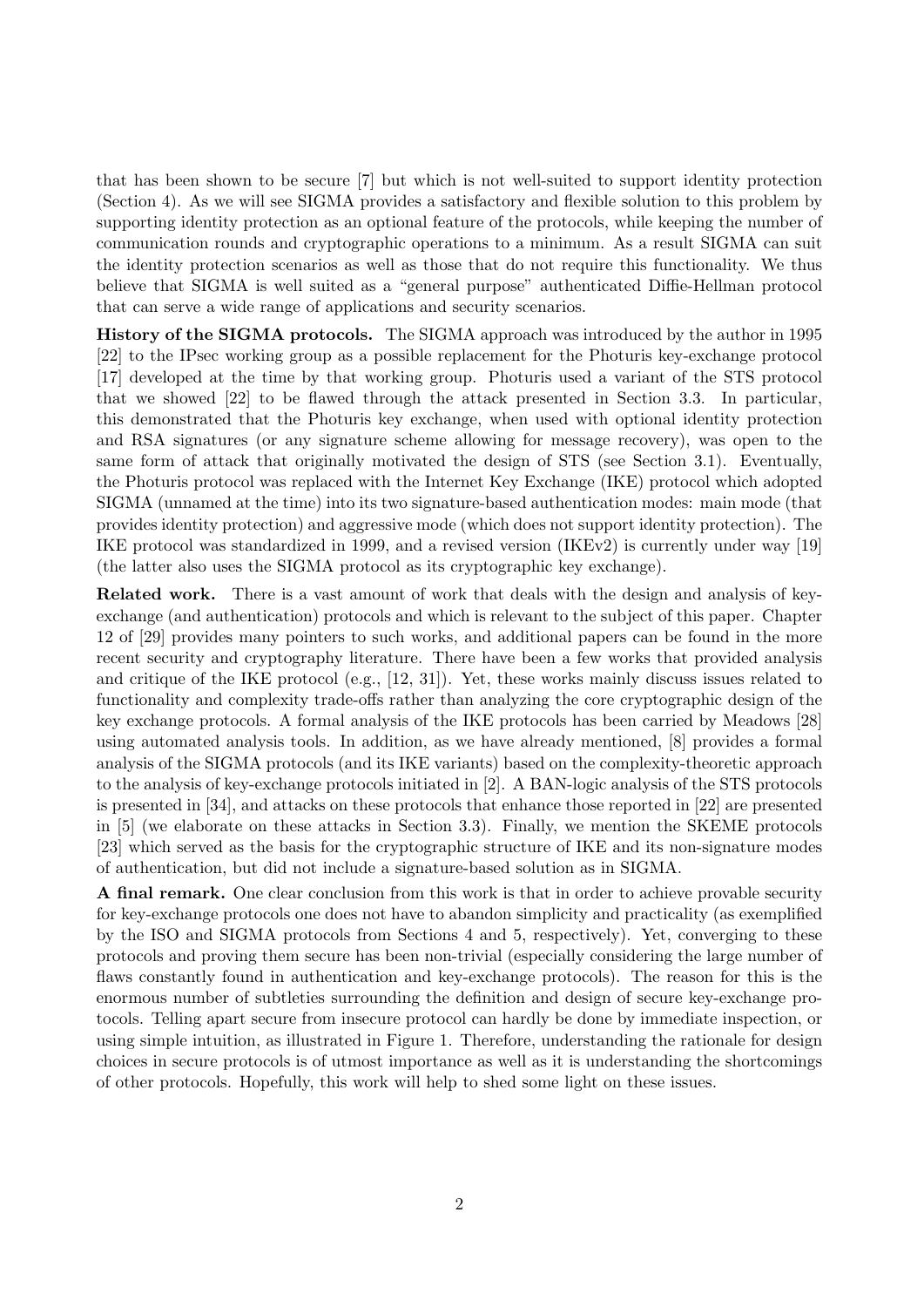

Figure 1: Test your intuition: which of these four authenticated Diffie-Hellman exchanges constitute secure key-exchange protocols (without identity protection)? Answers are provided within the paper. The notation  $\text{SIG}_X$  represents a signature by participant X; MAC<sub>K</sub> represents a message authentication function computed using a key K derived from the Diffie-Hellman key  $g^{xy}$ . The output session key in all cases is derived from  $g^{xy}$  independently of K.

Organization In Section 2 we informally discuss security requirements for key-exchange protocols in general and for SIGMA in particular, and present specific requirements related to identity protection. Section 3 presents the STS protocol and its variants, and analyzes the strengths and weaknesses of these protocols. Section 4 discusses the ISO protocol as a further motivation for the design of SIGMA (in particular, this discussion serves to stress the role of identity protection in the design of SIGMA). Finally, Section 5 presents the SIGMA protocols together with their design rationale and security properties. In particular, Section 5.4 discusses the SIGMA variants used in the IKE protocols. Additional material is presented in the appendices. In Appendix A we expand on the security definition that underlies the analysis of the SIGMA protocols in [8]. In particular, this appendix includes a simplified (and somewhat informal) definition of key-exchange security. Appendix B presents a "full fledge" instantiation of SIGMA which includes some of the elements omitted in the simplified presentation of Section 5 but which are crucial for a full secure implementation of the protocols. Appendix C discusses key derivation issues and presents the specific key derivation technique designed for, and used in, the IKE protocols. This technique is of independent interest since it is applicable to the derivation of keys in other key-exchange protocols; in particular, it includes a mechanism for "extracting randomness" from Diffie-Hellman keys using pseudorandom functions.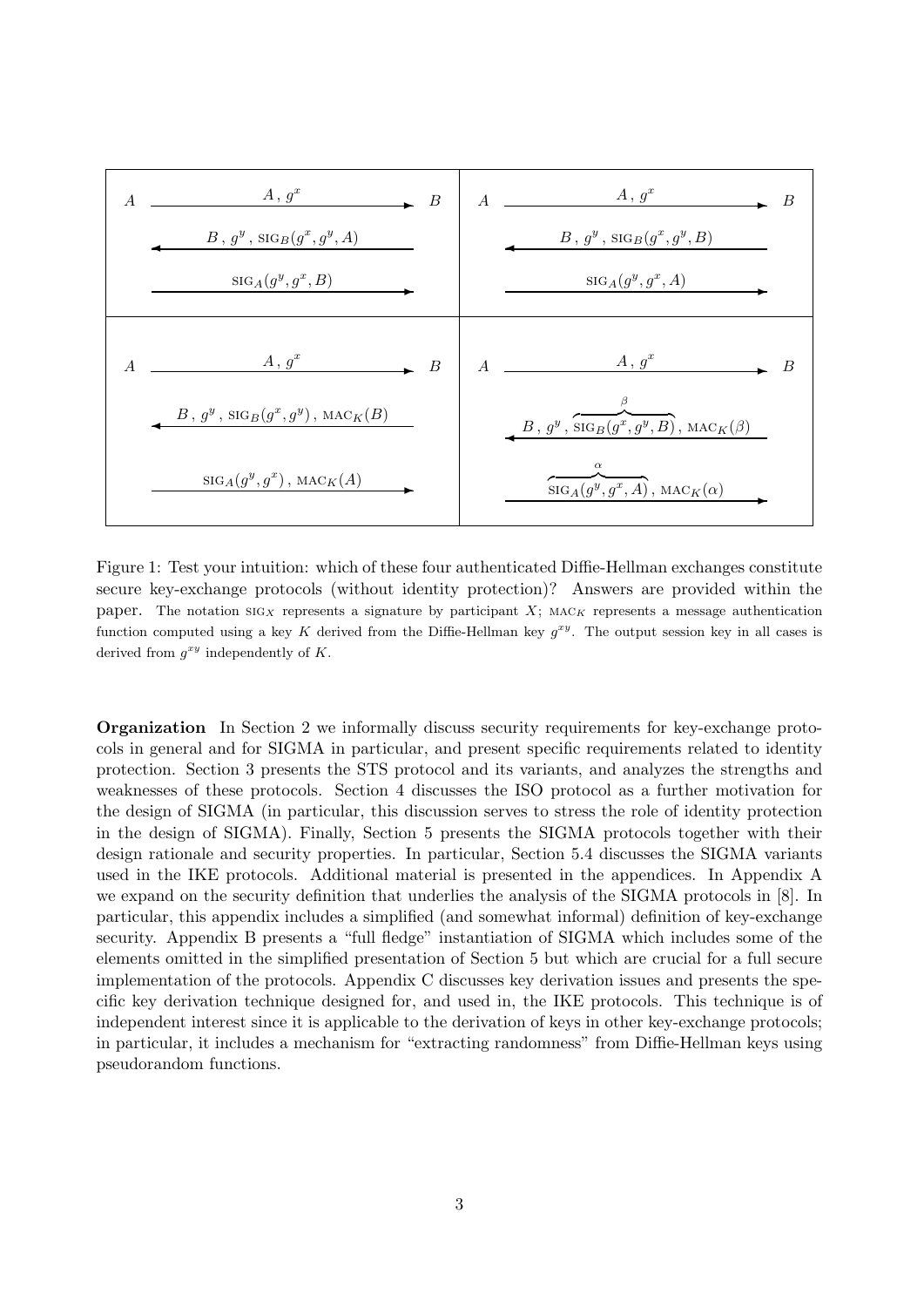### 2 Preliminaries: On the Security of Key-Exchange Protocols

Note: this section is important for understanding the design goals of SIGMA; yet, the impatient reader may skip it in a first reading (but see the notation paragraph at the end of the section).

In this paper we present an informal exposition of the design rationale behind the development of the SIGMA protocols. This exposition is intended to serve crypto protocol designers and security engineers to better understand the subtle design and analytical issues arising in the context of keyexchange (KE for short) protocols in general, and in the design of SIGMA in particular. This exposition, however, is not a replacement for a formal analysis of the protocol. A serious analysis work requires a formal mathematical treatment of the underlying security model and protocol goals. This essential piece of work for providing confidence in the security of the SIGMA protocols is presented in a companion paper [8]. The interested reader should consult that work for the formal foundations of security on which SIGMA is based (see also Appendix A). Yet, before going on to present the SIGMA protocols and some of its precursors we discuss informally some of the salient aspects of the analytical setting under which we study and judge KE protocols. This presentation will also provide a basis for the discussion of some of the techniques, strengths and weaknesses showing up in the protocols studied in later sections.

We start by noting that *there is no ultimate security model*. Security definitions may differ depending on the underlying mathematical methodology, the intended application setting, the consideration of different properties as more or less important, etc. The discussion below focuses on the core security properties of KE protocols as required in most common settings. These requirements stem from the the quintessential application of KE protocols as suppliers of shared keys to pairs of parties which later use these keys to secure (via integrity and secrecy protection) their pairwise communications. In addition, we deal with some more specific design goals of SIGMA motivated by requirements put forth by the IPsec working group: the use of the Diffie-Hellman exchange as the basic technique for providing "perfect forward secrecy", the use of digital signatures for authenticating the exchange, and the (possibly optional) provision of "identity protection".

### 2.1 Overview of the security model and requirements

In spite of being a central (and "obvious") functionality in many cryptographic and security applications, the notion of a "secure key-exchange protocol" remains a very complex notion to formalize correctly. Here we state very informally some basic requirements from KE protocols that we will use as a basis for later discussion of security issues arising in the design of KE protocols. These requirements are in no way a replacement for a formal treatment carried in [8], but are consistent (at least at the intuitive level) with the notion of security in that work. (See also Appendix A.)

- Authentication Each party to a KE execution (referred to as a session) needs to be able to uniquely verify the identity of the peer with which the session key is exchanged.
- Consistency If two honest parties establish a common session key then both need to have a consistent view of who the peers to the session are. Namely, if a party  $A$  establishes a key  $K$ and believes the peer to the exchange to be  $B$ , then if  $B$  establishes the session key  $K$  then it needs to believe that the peer to the exchange is A; and vice-versa.
- Secrecy If a session is established between two honest peers then no third party should be able to learn any information about the resultant session key (in particular, no such third party,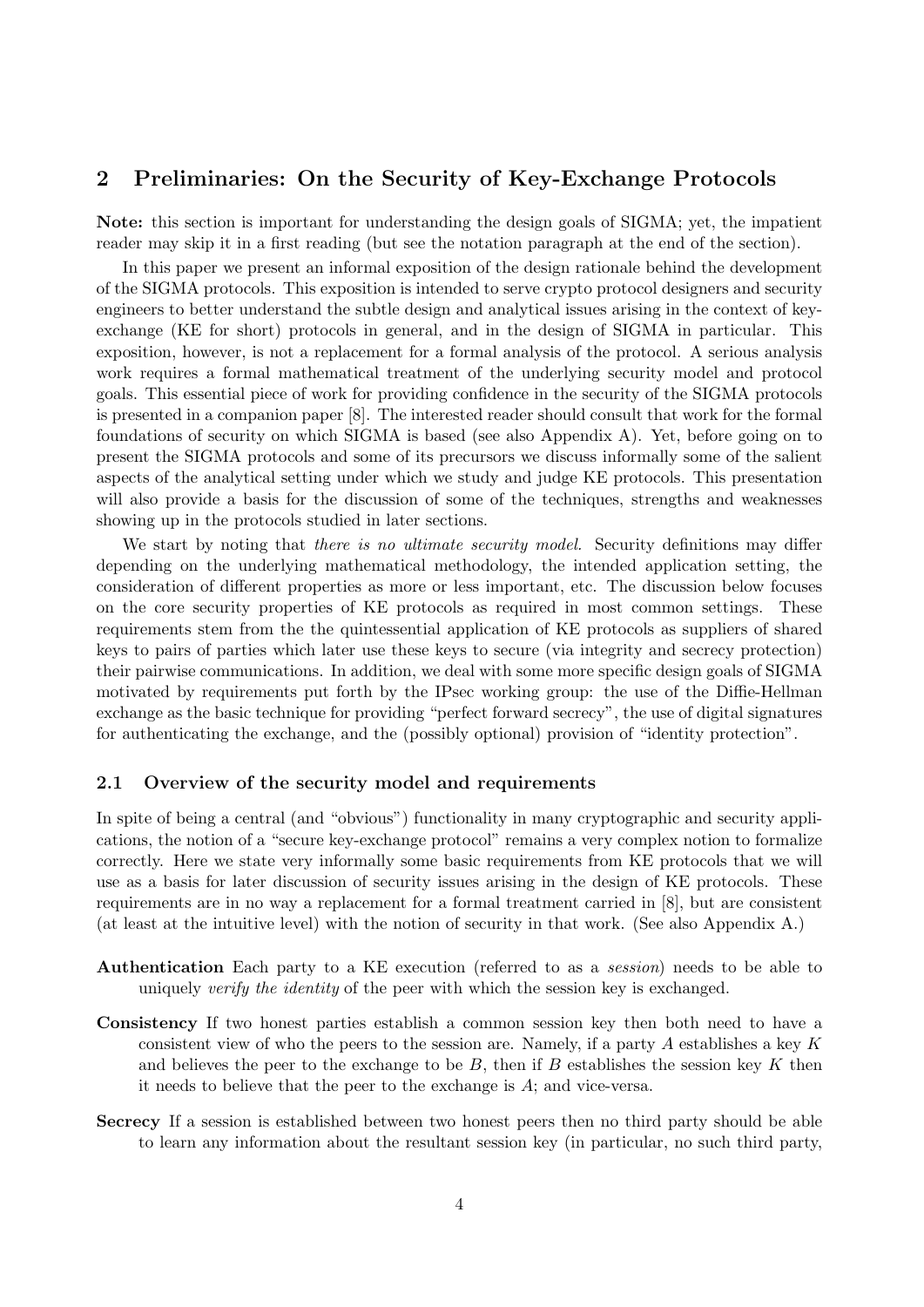watching or interfering with the protocol run, should be able to distinguish the session key from a random key).

While the "authentication" and "secrecy" requirements are very natural and broadly accepted, the requirement of "consistency" is much trickier and many times overlooked. In Section 3.1 we exemplify this type of failure through an attack first discovered in [11]. This attack, to which we refer as an "identity misbinding attack", applies to many seemingly natural and intuitive protocols. Avoiding this form of attack and guaranteeing a consistent binding between a session key and the peers to the session is a central element in the design of SIGMA.

The adversarial model. An important point to observe is that the above requirements are not absolute but exist only in relation to a well-defined attack model. Here we summarize the adversarial model from [8]. We consider an active ("man-in-the-middle") attacker with full control of the communication links between parties. This attacker can intercept messages, delay or prevent their delivery, modify them at will, inject its own messages, interleave messages from different sessions, etc. This adversary can also schedule the activation of parties to initiate and respond to KE sessions.

Parties hold long-term private information that they use to authenticate their identities to other parties. (In the context of this paper we can concretely think of this long-term authentication material as secret digital signature keys.) We also assume the existence of a trusted certification authority, or any other trusted mechanism (manual distribution, web of trust, etc), for faithfully binding identities with public keys (i.e., it is assumed that the trusted party correctly verifies the identity of the registrant of a public key before issuing a certificate that binds this identity with this public key) . Each party has its own computing environment which may or may not be controlled by the attacker. If the attacker gains access to the secret long-term authentication information at a party then we consider this party fully controlled by the attacker, and we call that party corrupted. We make no attempt at protecting session keys produced by a party after corruption (since in this case the attacker can fully impersonate that party), but we will be interested in protecting session keys produced (and erased from memory) before the party corruption happened. This protection of past session keys in spite of the compromise of long-term secrets is known as perfect forward secrecy (PFS) and is a property of all the (secure) protocols discussed in this paper.

We also consider the level of protection that a KE protocol can provide when the attacker gains some session-specific information such as learning information on the secret internal state of a session (e.g. the exponent x used by a party to produce an ephemeral DH exponential  $g^x$ ) or learning the value of a (past or current) session key. Note that in the case that such information leakage happens (either via break-ins, mishandling of secret ephemeral information, cryptanalysis, etc) then no guarantee on the security of the exposed session can be made. Yet, in this case we require that any adverse security consequence from such a compromise will affect the exposed sessions only, with no implications on the security of other sessions. These security requirements are very significant and take care of avoiding well known type of attacks such as known-key attacks and replay attacks (see [29]), and emphasize the need for key independence between different sessions. Note: The above attack model differentiates between an attack that compromises a long-term secret and one that exposes an ephemeral state or secret. While in some environments gaining access to a local state of a session is as hard, or easy, as gaining access to the party's long-term secrets, in other cases, however, the level of protection of these two forms of information may be very different. For example, the secret signature key may be well protected in a special hardware device while ephemeral DH pairs  $(x, g^x)$  may be produced off-line and stored overnight in less protected environments. Our model thus follows the important security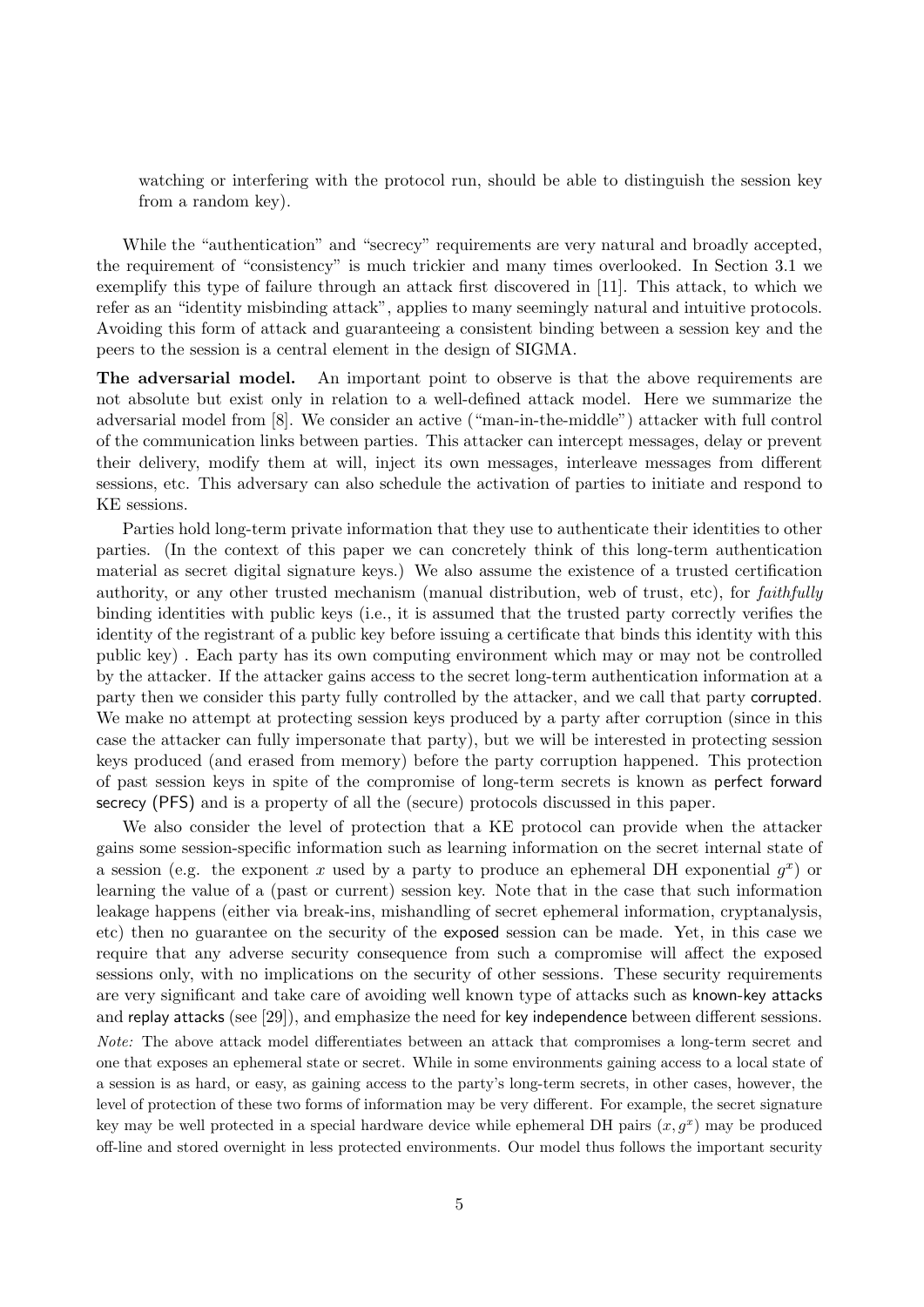principle that the exposure of ephemeral security information will have more limited consequences than the compromise of sensitive long-term secrets.

Security analysis. The analysis of protocols under this model is carried on the basis of the generic properties assumed from the cryptographic primitives used in the protocol (e.g., digital signatures, MAC, etc.), rather than based on the properties of specific algorithms (i.e. specific instantiations of these primitives). This algorithm independence (or generic security) principle is important in case that specific crypto algorithms need to be replaced (for better security or improved performance), and is needed to support different combinations of individually secure algorithms. We say that we prove the security of a key-exchange protocol in the above model, if we can show how to transform any adversarial action that violates any of the postulated security properties of the protocol into an explicit algorithm that breaks one of the cryptographic primitives used in the protocol. This ensures that as long as these primitives (and their implementation) are not broken then the protocol satisfies the defined properties.

#### 2.1.1 Discussion: sufficiency of the above security requirements.

One important question is whether the above security requirements (and more precisely the formal security requirements from [8]), under which we judge the security of protocols in this work, are necessary and/or sufficient to guarantee "key-exchange security". Necessity is easy to show through natural examples in which the removal of any one of the above required properties results in explicit and clearly harmful attacks against the security of the exchanged key (either by compromising the secrecy of the key or by producing an inconsistent binding between the key and the identities of the holders of that key). Sufficiency, however, is harder to argue. We subscribe to the approach put forth in [7] (and followed by [8]) by which a minimal set of requirements for a KE protocol must ensure the security of the quintessential application of KE protocols, namely, the provision of "secure channels" (i.e., the sharing of a key between peers that subsequently use this key for protecting the secrecy and integrity of the information transmitted between them). It is shown in [8] that their definition (outlined here) is indeed sufficient (and actually minimalistic) for providing secure channels.

Also important to stress is that this definitional approach dispenses of some requirements that some authors (e.g., [27]) consider vital for a sound definition of security. One important example is the aliveness requirement, namely, if A completes a session with peer B then A has a proof that B was "alive" during the execution of the protocol (e.g., by obtaining B's unique authentication on some nonce freshly generated by A). This property is not guaranteed by our (or  $[8]$ ) definition of security. Moreover, some natural key-transport protocols (e.g., the ENC protocol formally specified in [7]) are useful key-exchange protocols that guarantee secure channels yet do not provide a proof of aliveness. The only possible negative aspect of a KE protocol that lacks the aliveness guarantee is that a party may establish a session with a peer that did not establish the corresponding session (and possibly was not even operational at the time); this results in a form of "denial of service" for the former party but not a compromise of data transmitted and protected under the key. However, DoS attacks with similar effects are possible even if aliveness guarantees are provided, for example by the attacker preventing the arrival of the last protocol message to its destination.

A related (and stronger) property not guaranteed by our basic definition of security is peer awareness. Roughly speaking, a protocol provides peer awareness for A if when A completes a session with peer  $B$ ,  $A$  has a guarantee that (not only is  $B$  alive but)  $B$  has initiated a corresponding session with peer A. Adding aliveness and peer awareness guarantees to a KE that lacks these properties is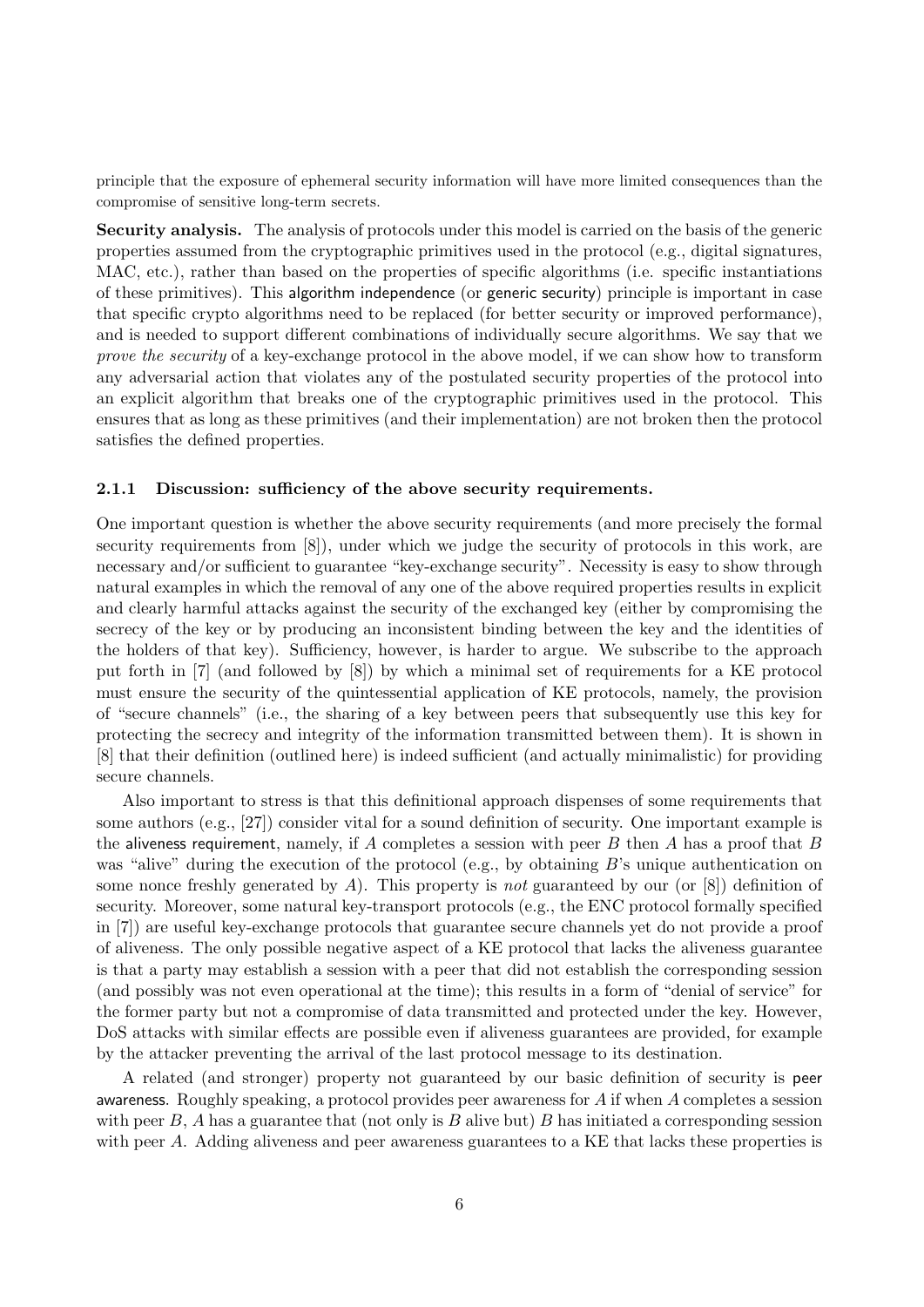often very simple, yet it may come at a cost (e.g., it may add messages to the exchange or complicate other mechanisms such as identity protection). Therefore, it is best to leave these properties as optional rather than labeling as "insecure" any protocol that lacks them.<sup>1</sup>

All the protocols discussed in this paper provide aliveness proofs to both parties but only the ISO protocol and the 4-message SIGMA-I with added ACK (Section 5.2) provide peer awareness to both parties. In particular, the IKE protocols (Section 5.4) do not provide peer awareness to one of the peers. As said, this property can be added, when required, at the possible expense of extra messages or other costs.

### 2.2 Identity protection

As discussed in Section 2.1, key-exchange protocols require strong mutual authentication and therefore they must be designed to communicate the identity of each participant in the protocol to its session peer. This implies that the identities must be transmitted as part of the protocol. Yet some applications require to prevent the disclosure of these identities over the network. This may be the case in settings where the identity (for the purpose of authentication) of a party is not directly derivable from the routing address that must appear in the clear in the protocol messages.

A common example is the case of mobile devices wishing to prevent an attacker from correlating their (changing) location with the logical identity of the device (or user). Note that such an application may not just need to hide these identities from passive observers in the network but may require to conceal the identity even from active attackers. In this case the sole encryption of the sender's identity is not sufficient and it is required that the peer to the session proves its own identity before the encrypted identity is transmitted. Many other examples of applications requiring identity protection exist. One is the case of the IKE protocol in which lack of protection of the responder's identity in the key-exchange would open this identity to trivial "identity-probing attacks" from any machine in the Internet. That is, if I want to know the (logical) identity of a machine sitting at a given IP address all I need to do is to initiate an IKE exchange with that IP address and receive back, as part of the key exchange, the responder's identity (which may, for example, be included under a public-key certificate sent by the responder). To avoid this form of attack, the IKEv2 protocol [19] specifies that a responder to a key-exchange will not reveal its identity until the initiator of the exchange communicates and authenticates its own identity. In this way, the responder may use its own local security policy to determine if it is willing to engage in a key-exchange with that (authenticated) initiator and, in particular, if it is willing to reveal its identity to that initiator. Yet another example from a different set of applications is described in [32]; in this case, a smart-card engages in a key-exchange with a card-reader but the card will not reveal its identity until the reader has proven its identity (which, in particular, serves to prove that the latter is a legitimate card-reader).

As it turns out the requirement to support identity protection adds new subtleties to the design of KE protocols; these subtleties arise from the conflicting nature of identity protection and authentication. In particular, it is not possible to design a protocol that will protect both peer identities from active attacks. This is easy to see by noting that the first peer to authenticate itself (i.e. to prove its identity to the other party) must disclose its identity to the other party before it can verify the identity of the latter. Therefore the identity of the first-authenticating peer cannot be protected against an active attacker. In other words, KE protocols may protect both identities

 $1$ We stress that in contrast to the key-exchange setting, the aliveness requirements, and sometimes peer awareness, is essential in "entity authentication" protocols whose sole purpose may be to determine the aliveness of a peer.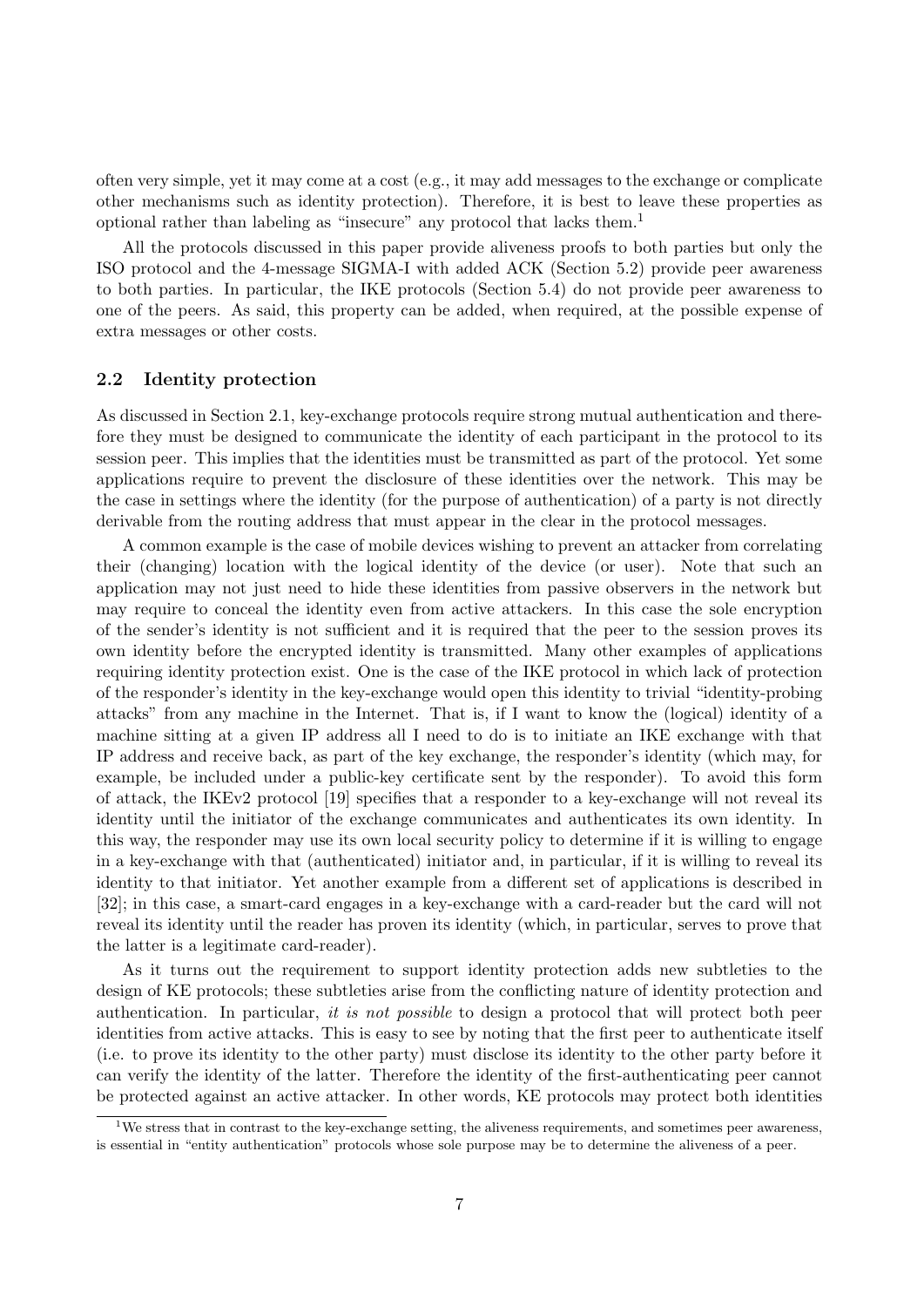from passive attacks and may, at best, protect the identity of one of the peers from disclosure against an active attacker.

This best-possible level of identity protection is indeed achievable by some KE protocols, and in particular is attained by the SIGMA protocols. The underlying design of SIGMA allows for a protocol variant where the initiator of the exchange is protected against active attacks and the responder's identity is protected against passive attacks (we refer to this variant as SIGMA-I), and it also allows for another variant where the responder's id is protected against active attacks and the initiator's against passive attacks only (SIGMA-R). Moreover, providing identity protection has been a main motivating force behind the design of SIGMA which resulted from the requirement put forth by the IPsec working group to support (at least optionally) identity protection in its KE protocol. The SIGMA protocols thus provide the best-possible protection against identity disclosure. The choice of SIGMA-I or SIGMA-R depends on which identity is considered as more sensitive and requires protection against active attacks. On the other hand, SIGMA offers full KE security also in cases where identity protection is not needed. That is, the core security of SIGMA as a key-exchange protocol does not depend on the hiding of identities; the latter is a privacy enhancement that the protocol adds, optionally, on top of the core protocol.

A related issue which is typical of settings where identity protection is a concern, but may also appear elsewhere, is that parties to the protocol may not know at the beginning of a session the specific identity of the peer but rather learn this identity as the protocol proceeds. (This is a natural case for the party acting as responder to a key-exchange request, but may also be the case for the initiator of the protocol which may intend to establish a session with one of a set of peers – all of which share the same physical address – rather than with one predefined peer). This adds, in principle, more attack avenues against the protocol and also introduces some delicate formal and design issues (e.g., most existing formalisms of key-exchange protocols do assume that the peer identities are fixed and known from the start of the session). In [8] this more general and realistic setting is formalized under the name of the post-specified peer setting and the SIGMA protocols are shown to be secure in this model. See [8] for the technical details.

Finally we comment on one additional privacy aspect of KE protocols. In some scenarios parties may wish to keep their privacy protected not only against attackers in the network but also to avoid leaving a "provable trace" of their communications in the hands (or disks) of the peers with which they communicate. A protocol such as ISO (see Section 4) in which each party to the protocol signs the peer's identity is particularly susceptible to this privacy concern (since these signatures can serve to prove to a third party the fact that the communication took place). In the SIGMA protocols, however, this proof of communication is avoided to a large extent by not signing the peer's identity, thus providing a better solution to this problem.

Note: some may consider the non-repudiation property of a protocol such as ISO (Section 4) as an advantage. However, we consider that non-repudiation using digital signatures does not belong to the KE protocol realm but as a functionality that needs to be dealt with carefully in specific applications, and with full awareness of the signer to the non-repudiation consequences.

#### 2.3 Further remarks and notation

Denial of Service. Key-exchange protocols (including SIGMA) open opportunities for Denialof-Service (DoS) attacks since the responder to an exchange is usually required to generate state and/or perform costly computations before it can authenticate the peer to the exchange. This type of attacks cannot be prevented in a strong sense but can be mitigated by using some fast-to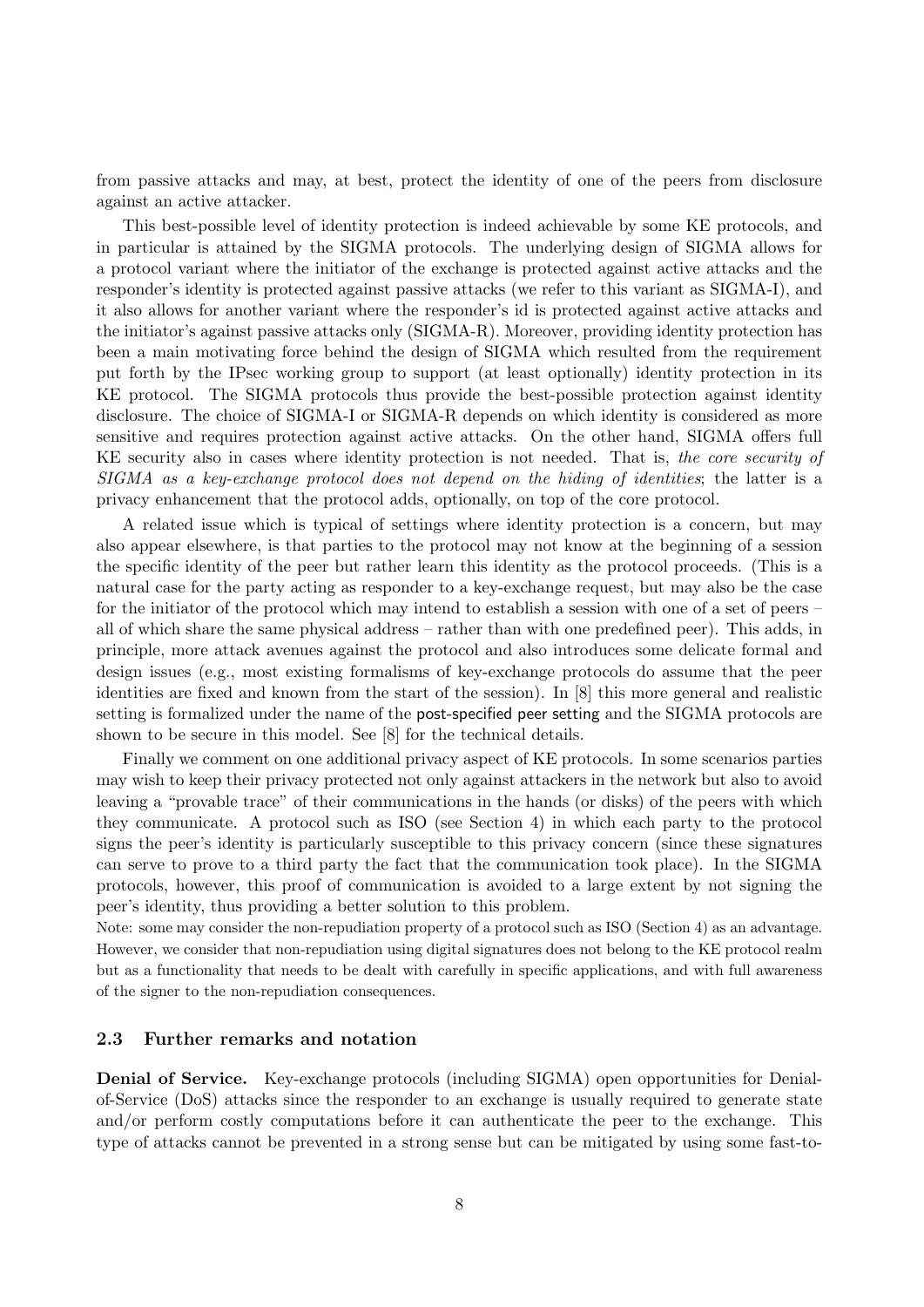verify measures. One such technique has been proposed by Phil Karn [17] via the use of "cookies" that the responder to a KE protocol uses to verify that the initiator of the exchange is being able to receive messages directed to the IP address from which the exchange was initiated (thus preventing some form of trivial DoS attacks in which the attacker uses forged origin addresses, and also improves the chances to trace back the DoS attack). This and other techniques are orthogonal to the cryptographic details of the KE protocol and then can be adopted into SIGMA. In particular, version 2 of IKE [19] and the JFK protocol [1] incorporate Karn's technique into SIGMA. Other forms of denial of service are possible (and actually unavoidable) such as an active attacker that prevents the completion of sessions, or lets one party complete the session and the other not.

A word of caution. It is important to remark that all the protocols discussed in this paper are presented in their most basic form, showing only their cryptographic core. When used in practice it is essential to preserve this cryptographic core but also to take care of additional elements arising in actual settings. For example, if the protocol negotiates security parameters (such as crypto algorithms) or uses the protocol messages to send additional information then the designers of such full-fledge protocol need to carefully expand the coverage of authentication also to these additional elements. We also (over) simplify the protocol presentation by omitting the explicit use of "session identifiers": such identifiers are needed for the run of a protocol in a multi-session setting in order to match (or "multiplex") incoming protocol messages with open KE sessions. Moreover, the binding of messages to specific session id's is required for core security reasons such as preventing interleaving attacks. Similarly, nonces may need to be included in the protocol to ensure freshness of messages (e.g. to prevent replay attacks). In our presentation, however, these elements are omitted by over-charging the Diffie-Hellman exponentials with the additional functionality of session-id's and nonces. For the level of conceptual discussion in this paper, simplifying the presentation by reducing the number of elements in the protocol is useful (and also in line with the traditional presentation of protocols in the cryptographic literature, in particular with [11]). But when engineering a real-world protocol we recommend to clearly separate the functionality of different elements in the protocol. For illustration purposes, we present a version of a "full fledge" SIGMA protocol in Appendix B.

Notation. All the protocols presented here use the Diffie-Hellman exchange. We use the traditional exponential notation  $g^x$  where g is a group generator. However, all the treatment here applies to any group in which the Diffie-Hellman problem is hard. (A bit more precisely, groups in which the so called "Decisional Diffie-Hellman Assumption (DDH)" holds, namely, the infeasibility to distinguish between quadruples of the form  $(g, g^x, g^y, g^{xy})$  and quadruples  $(g, g^x, g^y, g^z)$  where  $x, y, z$  are random exponents.) We use the acronym DH to denote Diffie-Hellman, and use the word "exponential" to refer to elements such as  $g^x$ , and the word "exponent" for x. In the description of our protocols the DH group and generator  $q$  are assumed to be fixed and known in advance to the parties or communicated at the onset of the protocol (in the later case, the DH parameters need to be included in the information authenticated by the protocol).

Throughout the paper we will also use the notation  $\{\cdots\}_K$  to denote encryption of the information between the brackets under a symmetric encryption function using key K. Other cryptographic primitives used in the paper are a mac (message authentication code) which is assumed to be unforgeable against chosen message attack by any adversary that is not provided the mac key, and a digital signature scheme signature scheme signature against chosen message attacks. By  $\text{SiG}_A(msg)$ we denote the signature using A's private key on the message  $msg$ . The letters A and B denote the parties running a KE protocol, while Eve (or  $E$ ) denotes the (active) attacker. We also use  $A, B, E$  to denote the identities used by these parties in the protocols.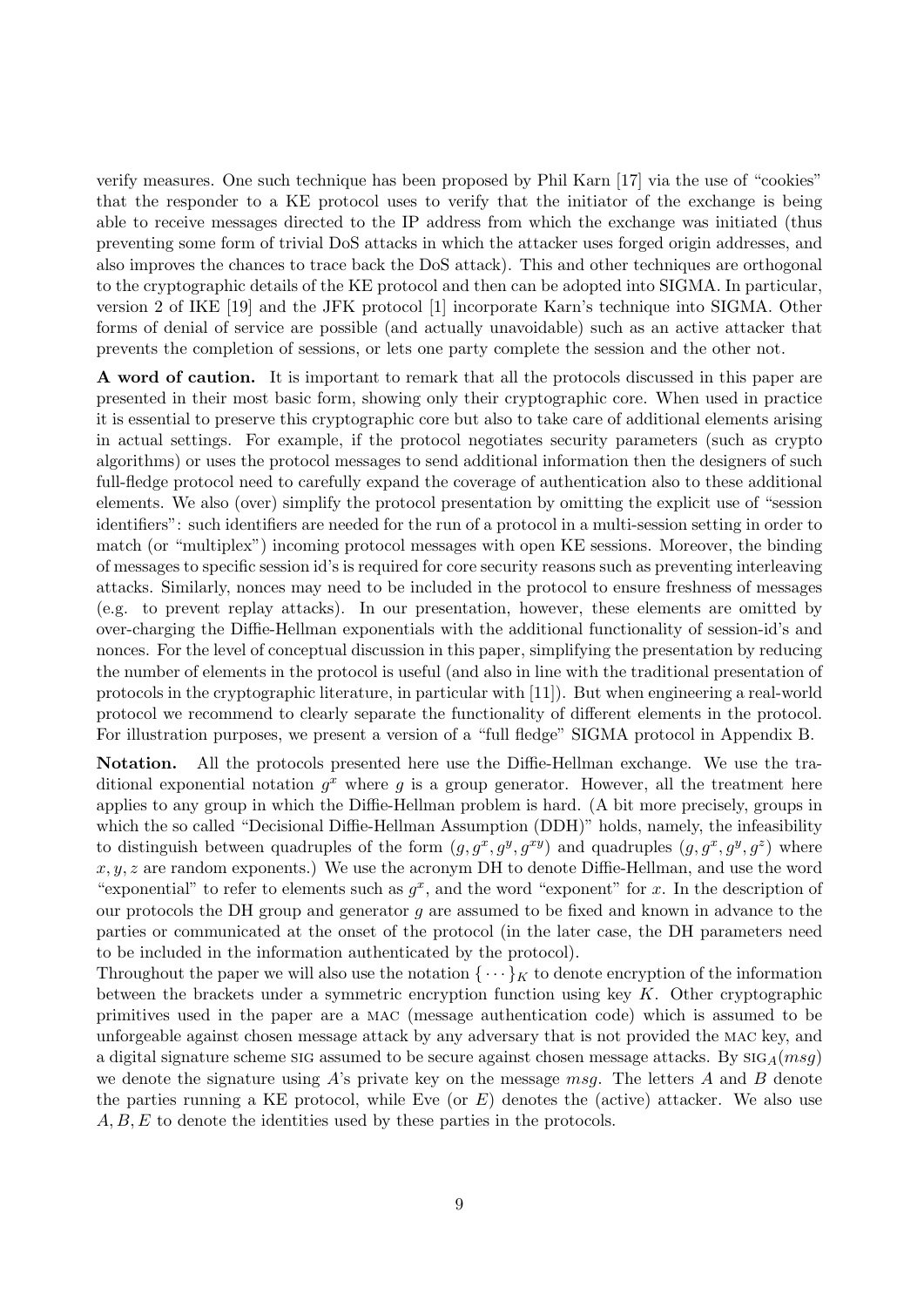### 3 The STS Protocols

Here we discuss the STS protocol (and some of its variants) which constitutes one of the most famous and influential protocols used to provide authenticated DH using digital signatures, and of particular appeal to scenarios where identity protection is a concern. The STS protocol, due to Diffie, van Oorschot and Wiener, is presented in [11] where a very instructive description of its design rationale is provided. In particular, this work is the first to observe some of the more intricate subtleties related to the authentication of protocols in general and of the DH exchange in particular. The STS protocol served as the starting point for the SIGMA protocols described in this paper. Both the strengths of the STS design principles as well as the weaknesses of some of the protocol choices have motivated the design of SIGMA. These aspects are important to be understood before presenting SIGMA. We analyze several variants of the protocol proposed in [11, 29, 17].

Remark. The attacks on the STS protocol and its variants presented here originate with the communications by the author to the IPsec working group in 1995 [22]. Since then some of these attacks were recalled elsewhere (e.g. [33]) and enhancements of the attack against the MAC variant have been provided in [5].

#### 3.1 BADH and the identity-misbinding attack: A motivating example

As the motivation for the STS protocol (and later for SIGMA too) we present a proposal for an "authenticated DH protocol" which intuitively provides an authenticated KE solution but is actually flawed. We denote this protocol by BADH ("badly authenticated DH").



The output of the protocol is a session key  $K_s$  derived from the DH value  $g^{xy}$ . (Note: the identity of A may also be sent in the first message, this is immaterial to the discussion here.)

This protocol provides the most natural way to authenticate a DH exchange using digital signatures. Each party sends its DH exponential signed under its private signature key. The inclusion of the peer's exponential under one's signature is required to prove freshness of the signature for avoiding replay attacks (we will discuss more about this aspect in Section 5, in particular the possibility to replace the signature on the peer's exponential with the signature on a peer-generated nonce). One of the important contributions of [11] was to demonstrate that this protocol, even if seemingly natural and intuitively correct, does not satisfy the important *consistency requirement* discussed in Section 2.1. Indeed, [11] present the following attack against the BADH protocol. An active ("person-in-the-middle") attacker, which we denote by Eve (or  $E$ ), lets the first two messages of the protocol to go unchanged between A and B, and then it replaces the third message from A to  $B$  with the following message from Eve to  $B$ :

$$
E \xrightarrow{E, \, \text{SIG}_E(g^y, g^x)} \qquad B
$$

The result of the protocol is that A records the exchange of the session key  $K_s$  with B, while B records the exchange of the *same* key  $K_s$  with Eve. In this case, any subsequent application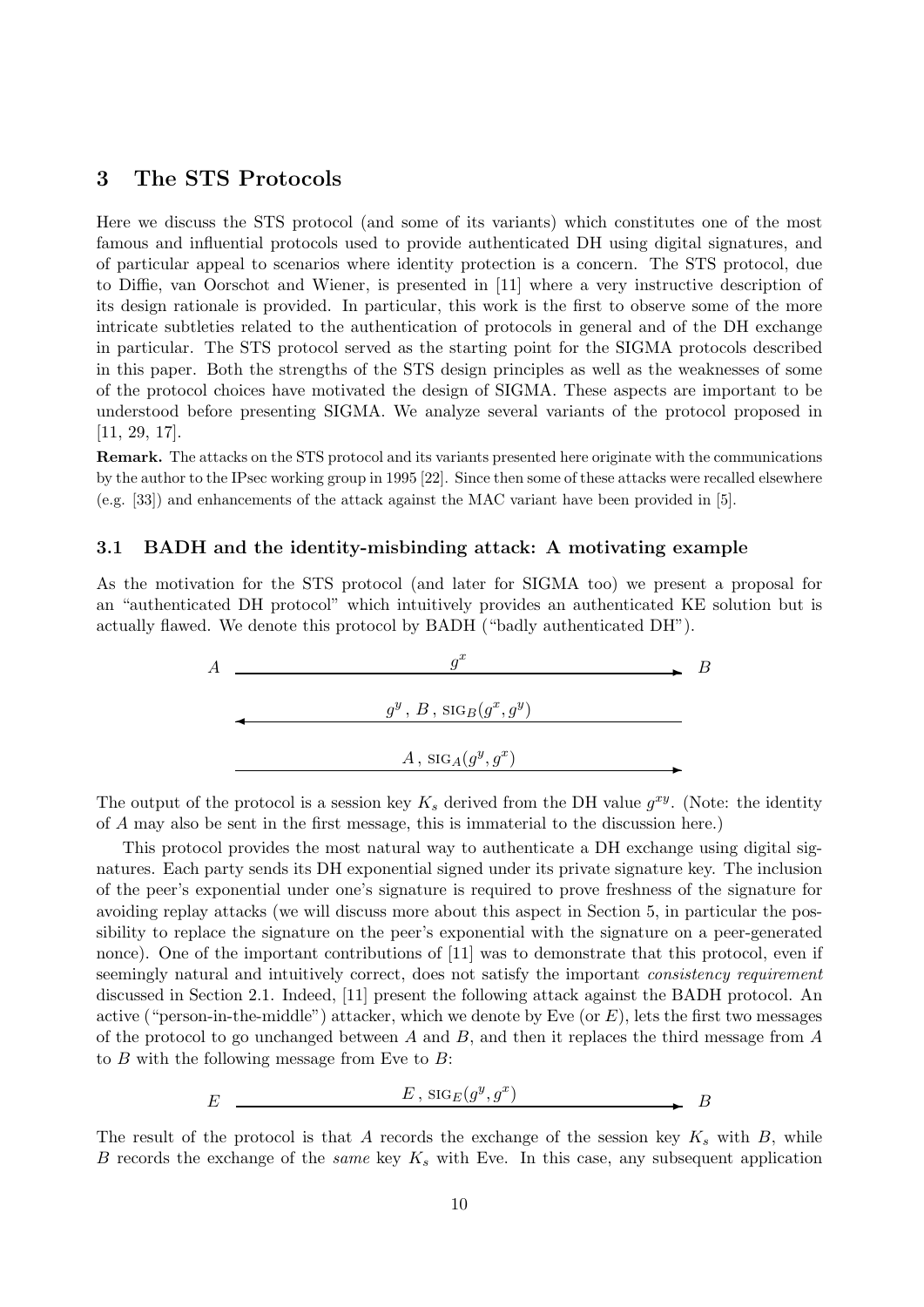message arriving to B and authenticated under the key  $K_s$  will be interpreted by B as coming from Eve (since from the point of view of B the key  $K_s$  represents Eve not A). Note that this attack does not result in a breach of secrecy of the key (since the attacker does not learn, nor influence, the key in any way), but it does result in a severe breach of authenticity since the two parties to the exchange will use the same key with different understandings of who the peer to the exchange is, thus breaking the consistency requirement. To illustrate the possible adverse effects of this attack we use the following example from [11]: imagine B being a bank and A a customer sending to B a monetary element, such as an electronic check or digital cash, encrypted and authenticated under  $K_s$ . From the point of view of B this is interpreted as coming from Eve (which we assume to also be a customer of  $B$ ) and thus the money is considered to belong to Eve rather than to  $A$  (hopefully for Eve the money will go to her account!).

The essence of the attack is that Eve succeeds in convincing the peers to the DH exchange (those that chose the DH exponentials) that the exchange ended successfully, yet the derived key is bound by each of the parties to a different peer. Thus the protocol fails to provide an authenticated binding between the key and the honest identities that generated the key. We will refer to this attack against the consistency requirement of KE protocols as an identity misbinding attack (or just "misbinding attack" for short).<sup>2</sup>

### 3.2 The basic STS protocol

Having discovered the misbinding attack on the "natural" authenticated DH protocol BADH, Diffie et al. [11] designed the STS protocol intended to solve this problem. The basic STS protocol is:



where the notation  $\{\cdots\}_K$  denotes encryption of the information between the brackets under a symmetric encryption function using key  $K$ . In the STS protocol the key used for encryption is the same as the one output as the session key produced by the exchange<sup>3</sup>.

Is this protocol secure? In particular, is the introduction of the encryption of the signatures sufficient to thwart the identity misbinding attack? This at least has been the intention of STS. The idea was that by using encryption under the DH key the parties to the exchange "prove" knowledge of this key something which the attacker cannot do. Yet, no proof of security of the STS protocol exists (see more on this below). Even more significantly we show here that the misbinding attack applies to this protocol in any scenario where parties can register public keys

<sup>&</sup>lt;sup>2</sup>This type of attack appears in the context of other authentication and KE protocols. It is sometimes referred to as the "unknown key share attack" [5, 18]. We believe that the name "identity-misbinding attack" better reflects the effect of the attack.

<sup>&</sup>lt;sup>3</sup>This is a weakness of the protocol since the use of the session key in the protocol leaks information on the key (e.g., the key is not anymore indistinguishable from random). In addition, this can lead to the use of the same key with two different algorithms (one inside the KE protocol, and another when using the exchanged session key in the application that triggered the key exchange), thus violating the basic cryptographic principle of key separation (see, e.g., [23]). These weaknesses are easily solved by deriving different, and computationally independent, keys from the DH value  $g^{xy}$ , one used internally in the protocol for encryption and the other as the session key output by the protocol.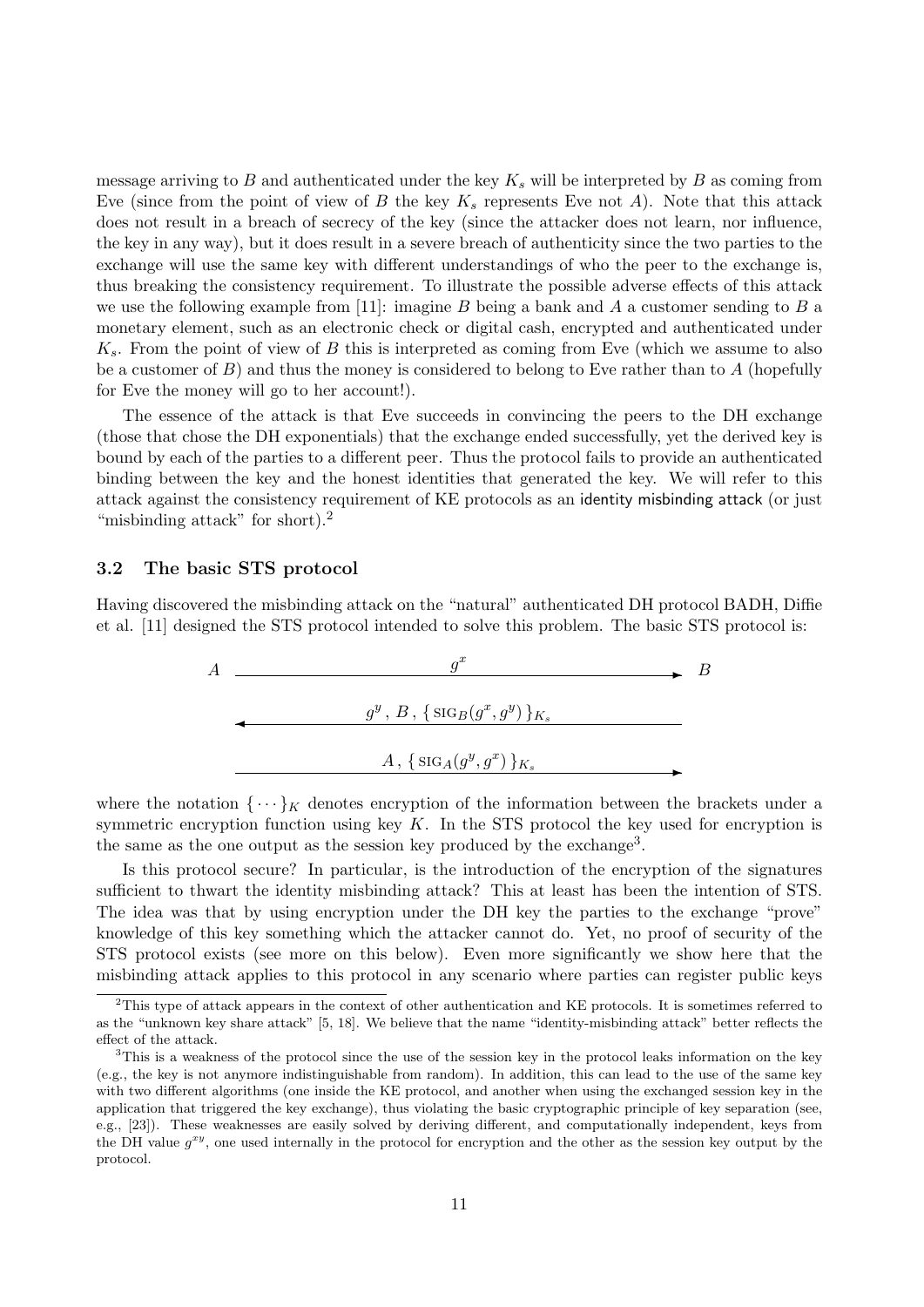without proving knowledge of the corresponding signature key. (We note that while such "proof of possession" is required by some CAs for issuing a certificate, this is not a universal requirement for public key certificates; in particular it is not satisfied in many "out-of-band distribution" scenarios, webs of trust, etc.) In this case Eve can register  $A$ 's public key as its own and then simply replace A's identity (or certificate) in the third message of STS with her own. B verifies the incoming message and accepts it as coming from Eve. Thus, in this case the STS protocol fails to defend against the misbinding attack. Therefore, for the STS to be secure one must assume that a secure external mechanism for proof of possession of signature keys is enforced. As we will see both the ISO protocol discussed in Section 4 and the SIGMA protocols presented here do not require such a mechanism. Moreover, even under the assumption of external "proof of possession" the above STS protocol has not been proven secure.

Note. In [34] an analysis of the STS protocol based on an extension of BAN logic [6] is presented. However, the modeling of the encryption function in that analysis is as a MAC function. Therefore this analysis holds for the MAC variant of STS presented in the next subsection. However, as we will see, for considering that protocol secure one needs to assume that the CA verifies that the registrant of a public key holds the corresponding private key (proof of possession) and, moreover, that "on-line registration" attacks as discussed in 3.3 are not possible.

What is the reason for this protocol failure? The main reason is to assume that the combination of proof of possession of the session key together with the signature on the DH exponentials provide a sufficient binding between the identities of the (honest) peers participating in the exchange and the resultant key. However, as the above attack shows this is not true in general. Can this shortcoming be corrected? One first observation is that encryption is not the right cryptographic function to use for proving knowledge of a key. Being able to encrypt a certain quantity under a secret key is no proof of the knowledge of that key. Such a "proof of key possession" is not guaranteed by common modes of encryption such as CBC and is explicitly violated by any mode using XOR of a (pseudo) random pad with the plaintext (such as counter or feedback modes, stream ciphers, etc.). To further illustrate this point consider a seemingly stronger variant of the protocol in which not only the signature is encrypted but also the identity (or full certificate) of the signer is encrypted too. In this case the above attack against STS is still viable if the encryption is of the XOR type discussed above. In this case, when A sends the message  $\{A, \operatorname{SIG}_A(g^y, g^x)\}_{K_s}$ , Eve replaces A's identity (or certificate) by just XORing the value  $A \oplus E$  in the identity location in the ciphertext. When decrypted by  $B$  this identity is read as  $E$ 's and the signature verified also as  $E$ 's. Thus we see that even identity encryption does not necessarily prevent the attack. As we will see in the next section replacing the encryption with a MAC function, which is better suited to prove possession of a key, is still insufficient to make the protocol secure.

#### 3.3 Two STS variants: MACed-signature and Photuris

In [11] (see also [29]) a variant of the basic STS protocol is mentioned in which the encryption function in the protocol is replaced with a message authentication (MAC) function. Namely, in this STS variant each party in the protocol applies its signature on the DH exponentials plus it concatenates to it a MAC on the signature using the key  $K_s$ . For example, the last message from A to B in this protocol consists of the triple  $(A, b, c)$  where  $b = \text{SIG}_A(g^y, g^x)$  and  $c = \text{MAC}_{K_s}(b)$ . In [11] this variant is not motivated as a security enhancement but as an alternative for situations –such as export control restrictions– in which the use of a strong encryption function is not viable. However, considering that a MAC function is more appropriate for "proving knowledge of a key" than an encryption function (as exemplified above) then one could expect that this variant would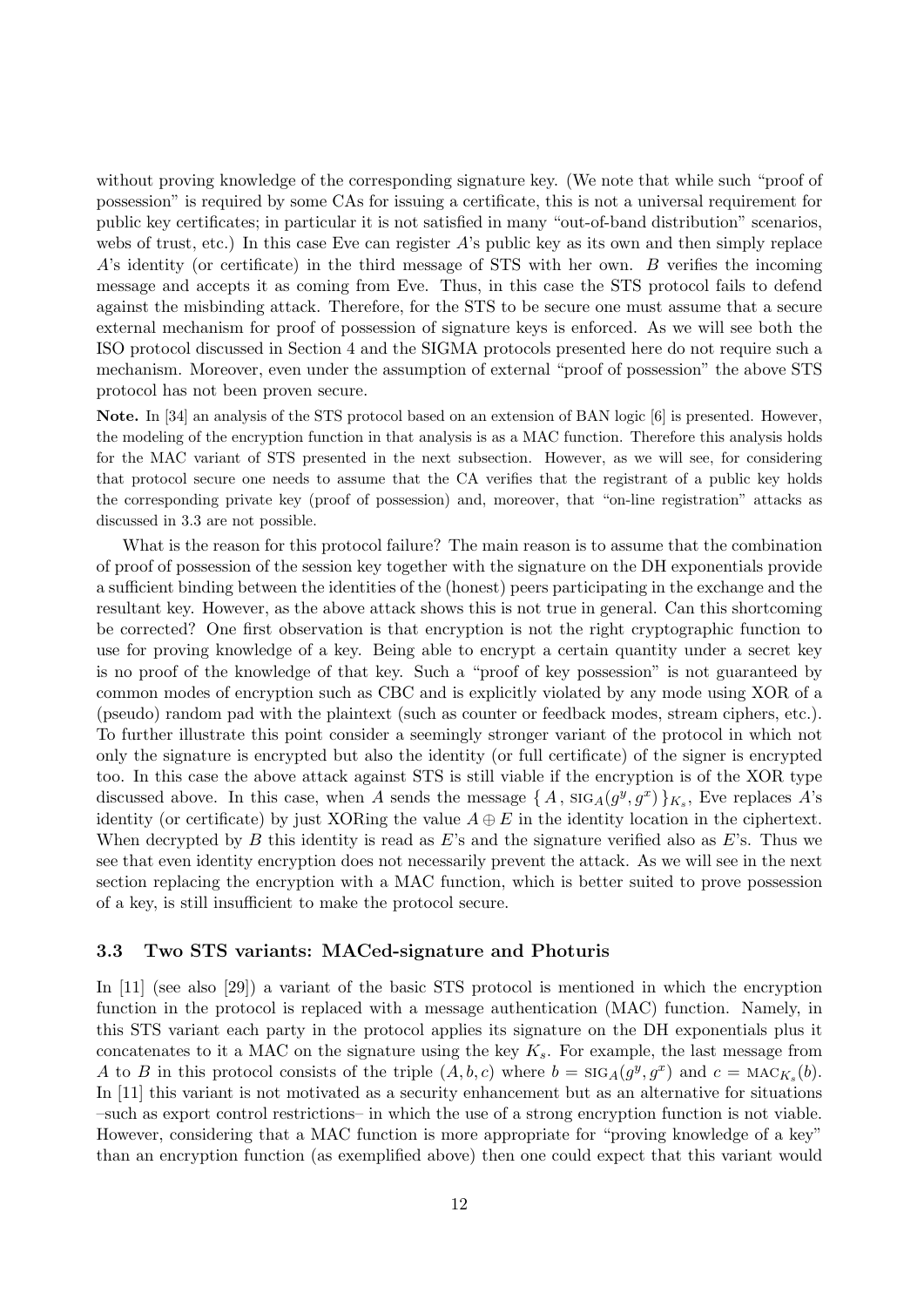provide for a more secure protocol. This is actually incorrect too. The above attack on basic STS (where Eve records the public key of A under her name) can be carried exactly in the same way also in this MAC-based variant of the protocol. Same for the case where on top of the signature and identities (or even on top of the MAC) one applies an encryption function of the XOR type.

Moreover, if (as it is common in many application)  $A$  and  $B$  communicate their public key to each other as part of the KE protocol (i.e., the identities  $A$  and  $B$  sent in the protocol include their corresponding public-key certificates), then this MAC-ed signature variant is not secure even if the system does ensure that the registrant of a public key knows the corresponding private key! This has been shown by Blake-Wilson and Menezes [5] who present an ingenious *on-line registration* attack against the protocol. In this form of attack, the attacker Eve intercepts the last message from  $A$  to  $B$  and then registers a public key (for which she knows the private key) that satisfies  $\operatorname{SIG}_E(g^y, g^x) = \operatorname{SIG}_A(g^y, g^x)$ . Eve then replaces the certificate of A with her own in the intercepted message and forwards it to  $B$  (leaving the signature and mac strings unchanged from  $A$ 's original message). Clearly, B will accept this as a valid message from Eve since both signature and mac will pass verification. In other words, Eve successfully mounted an identity-misbinding attack against the MACed-signature protocol. In [5] it is shown that this on-line registration attack can be performed against natural signature schemes. In particular, it is feasible against RSA signatures provided that the registrant of the public key can choose her own public RSA exponent.<sup>4</sup> While the full practicality of such an attack is debatable, it certainly suffices to show that one cannot prove this protocol to be secure on the basis of generic cryptographic functions, even under the assumption that the CA verifies possession of the private signature key. As a final note on this attack, we point out that this attack is possible even if the protocol is modified in such a way that each peer includes its own identity under the signature (something that can be done to avoid the need for "proof of possession" in the public-key registration stage).

From the above examples we learn that the failure to the misbinding attack is more essentially related to the *insufficiency* of binding the DH key with the signatures. Such a binding (e.g., via a MAC computed on the signature) provides a proof that *someone* knows the session key, but does not prove who this someone is. As we will see later, the essential binding here needs to be done between the signature and the recipient's identity (the ISO protocol), or between the DH key and the sender's identity (the SIGMA protocol).

Photuris. We finish this section by showing the insecurity of another variant of the STS protocol described in [29] and used as the core cryptographic protocol in Photuris [17] (an early proposal for a KE protocol for IPsec). As the previous variants, this one is also illustrative of the subtleties of designing a good KE protocol. This variant dispenses of the use of encryption or mac; instead it attempts at binding the DH key to the signatures by including the DH key  $g^{xy}$  under the signature:



An obvious, immediate, complaint about this protocol is that the DH key  $g^{xy}$  is included under the signature, and therefore any signature that leaks information on the signed data (for example, any

<sup>&</sup>lt;sup>4</sup>In this case, Eve uses an RSA public modulus equal to the product of two primes p and q for which computing discrete logarithms is easy (e.g., all factors of  $p - 1$  and  $q - 1$  are small), and calculates the private exponent d for which  $(hash(g^y, g^x))$ <sup>d</sup> equals the signature string sent by A.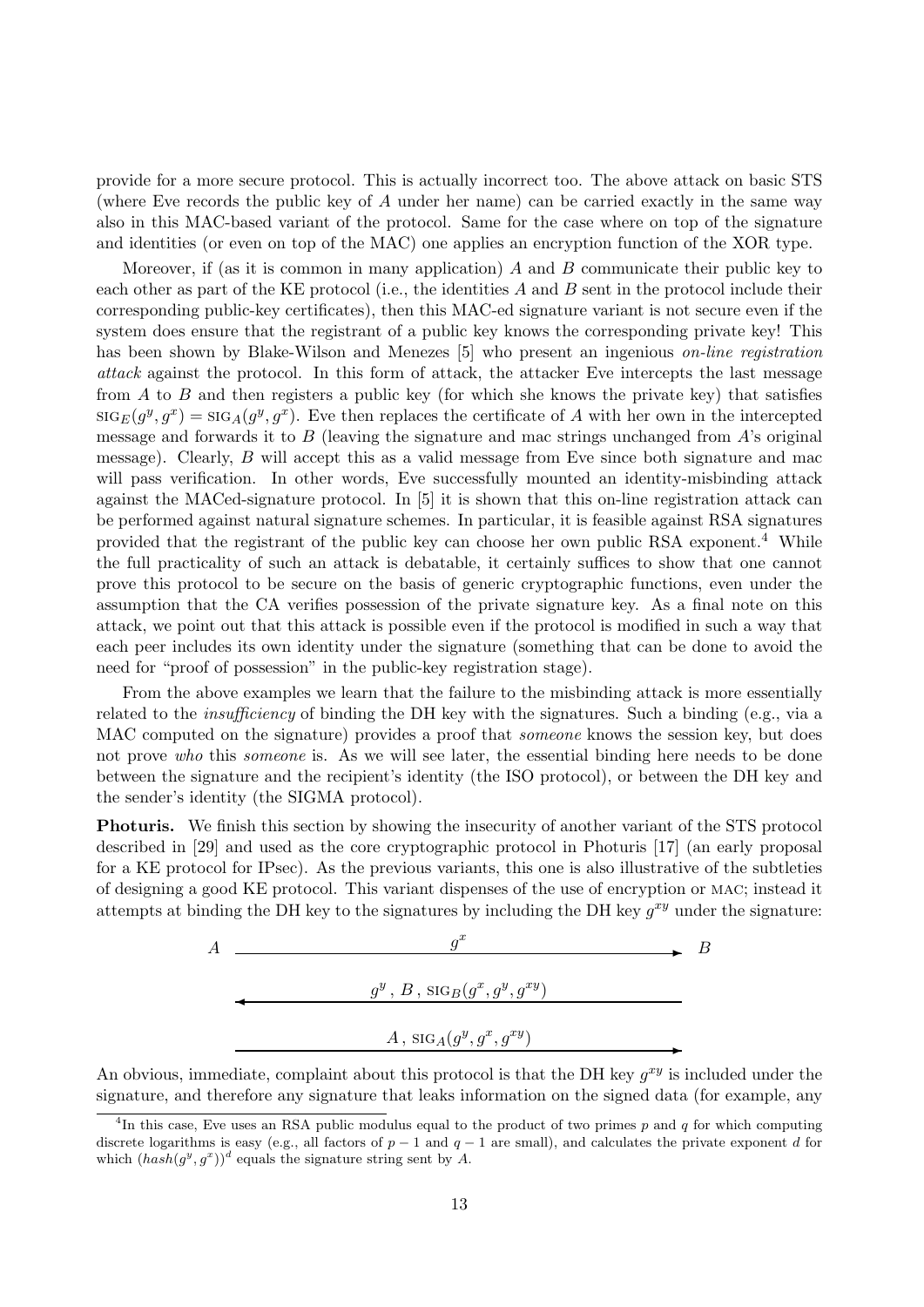signature scheme that provides "message recovery") will leak information on  $g^{xy}$ . This problem is relatively easy to fix: derive two values from  $g^{xy}$  using a one-way pseudorandom transformation (as in Appendix C); use one value to place under the signature, and the other as the generated session key. A more subtle weakness of the protocol is that it allows, even with the above enhancement, for an an identity misbinding attack whenever the signature scheme provides for message recovery (e.g. RSA). In this case the attacker, Eve, proceeds as follows: it lets the protocol proceed normally between A and B for the first two messages, then it intercepts the last message from A to B and replaces it with the message

$$
E \xrightarrow{E, \, \text{SIG}_E(g^y, g^x, g^{xy})} \qquad B
$$

But how can E sign the key  $g^{xy}$  (or a value derived from it) if it does not know  $g^{xy}$ ? For concreteness assume that  $\text{sig}_A(M) = RSA_A(hash(M))$ , for some hash (or encoding) function hash. Since Eve knows A's public key it can invert A's signature to retrieve  $hash(g^y, g^x, g^{xy})$ , and then apply its own signature  $RSA_E(hash(g^y, g^x, g^{xy}))$  as required to carry the above attack! (Note that this attack does not depend on any of the details of the public-key registration process; the attacker uses its legitimately generated and registered public key.)

Photuris included the above protocol as an "authentication only" solution, namely, one in which identities are not encrypted. It also offered optional identity protection by applying encryption on top of the above protocol. In the later case the above simple misbinding attack does not work. Yet, even in this case no proof of security for such a protocol is known. The above protocol (without encryption) is also suggested as an STS variant in [29] where it is proposed to explicitly hash the value  $g^{xy}$  before including it under the signature.

**Remark:** In this STS variant [29] the value  $g^{xy}$  under the signature is replaced with  $h(g^{xy})$  where h is a hash function. This explicit hashing of  $g^{xy}$  seems to be intended to protect the value  $g^{xy}$  in case that the signature in use reveals its input. While this is not sufficient to defend against our identity misbinding attack, it is interesting to check whether revealing the value  $h(g^{xy})$  may be of any use to an eavesdropper (note that in this case the attacker has the significantly simpler task of passively monitoring the protocol's messages rather than actively interfering with the protocol as required to carry the misbinding attack). Certainly, learning  $h(g^{xy})$  is sufficient for distinguishing the key  $g^{xy}$  from random (even if the hash function acts as an ideal "random oracle"). But can the attacker obtain more than that? To illustrate the subtle ways in which security deficiencies may be exploited, consider the following practical scenario in which the function  $h$  is implemented by SHA-1 and the key derivation algorithm defines the session key to be  $K_s = \text{HMAC-SHA1}_{g^{xy}}(v)$ , where v is a non-secret value. The reader can verify (using the definition of HMAC in [24]) that in this case the attacker does not need to find  $g^{xy}$  for deriving the session key  $K_s$ , but it suffices for her to simply know SHA-1 $(g^{xy})$ . Therefore if this later value is revealed by the signature then the security of the protocol is totally lost. Not only this example shows the care required in designing these protocols, but it also points to the the potential weaknesses arising from protocols whose security cannot be claimed in a generic (i.e. algorithm-independent) way.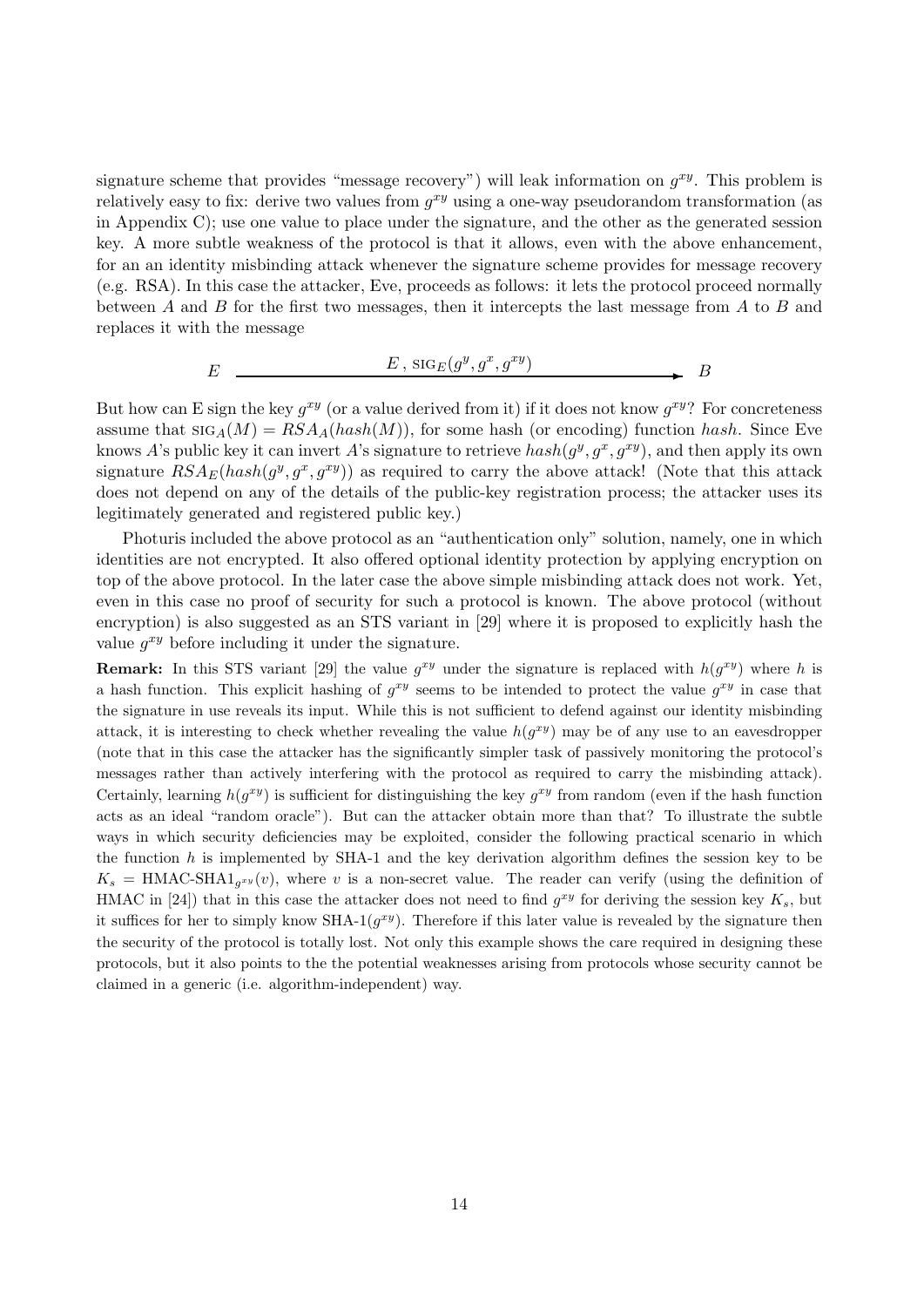### 4 The ISO Protocol

Here we recall the ISO KE protocol [15] which similarly to STS uses digital signatures to authenticate a DH exchange<sup>5</sup>. However, the ISO protocol resolves the problem of key-identity binding demonstrated by the misbinding attack on the BADH protocol (see Section 3.1) differently. The protocol simply adds the identity of the intended recipient of the signature to the signed information. Specifically, the protocol is:



It is not hard to see that the specific identity misbinding attack as described in Section 3.1 is avoided by the inclusion of the identities under the signatures. Yet having seen the many subtleties and protocol weaknesses related to the STS protocols in the previous section it is clear that resolving one specific attack is no guarantee of security. Yet the confidence in this protocol can be based on the analytical work of [7] where it is shown that this is a secure KE protocol (under the security model of that work). It is shown there that any feasible attack in that model against the security of the ISO protocol can be transformed into an efficient cryptanalytical procedure against the DH transform or against the digital signature function scheme in use.

The above version of the ISO protocol is simple and elegant. It uses a minimal number of messages and of cryptographic primitives. It allows for delaying computation of the DH key  $g^{xy}$ to the end of the interaction (since the key is not used inside the protocol itself) thus reducing the effect of computation on protocol latency. The protocol is also minimal in the sense that the removal of any of its elements would render the protocol insecure. In particular, as demonstrated by the BADH protocol, the inclusion of the recipient's identity under the signature is crucial for security. It is also interesting to observe that replacing the recipient's identity under the signature with the signer's identity results in an insecure protocol, open to the identity-misbinding attack exactly as in the case of BADH.

Therefore, it seems that we have no reason to look for other DH protocols authenticated with digital signatures. This is indeed true as long as "identity protection" is not a feature to be supported by the protocol. As explained next, in spite of all its other nice properties the ISO protocol does not satisfactorily accommodate the settings in which the identities of the participants in the protocol are to be concealed from attackers in the network (especially if such a protection is sought against active attacks).

The limitation of the ISO protocol in providing identity protection comes from the fact that in this protocol each party needs to know the identity of the peer before it can produce its own signature. This means that no party to the protocol (neither A or  $B$ ) can authenticate the other party before it reveals its own name to that party. This leaves both identities open to active attacks.

<sup>&</sup>lt;sup>5</sup>Strictly speaking, the protocol presented here is a simplification of the protocol in [15]. The latter includes two elements that are redundant and do not contribute significantly to the security of the protocol and are therefore omitted here. These elements are the inclusion of the signer's identity under the signature and an additional mac value. In contrast to SIGMA, where the additional MAC is essential for security, the mac in [15] serves only for explicit key confirmation (which adds little to the implicit key confirmation provided in the simplified variant discussed here).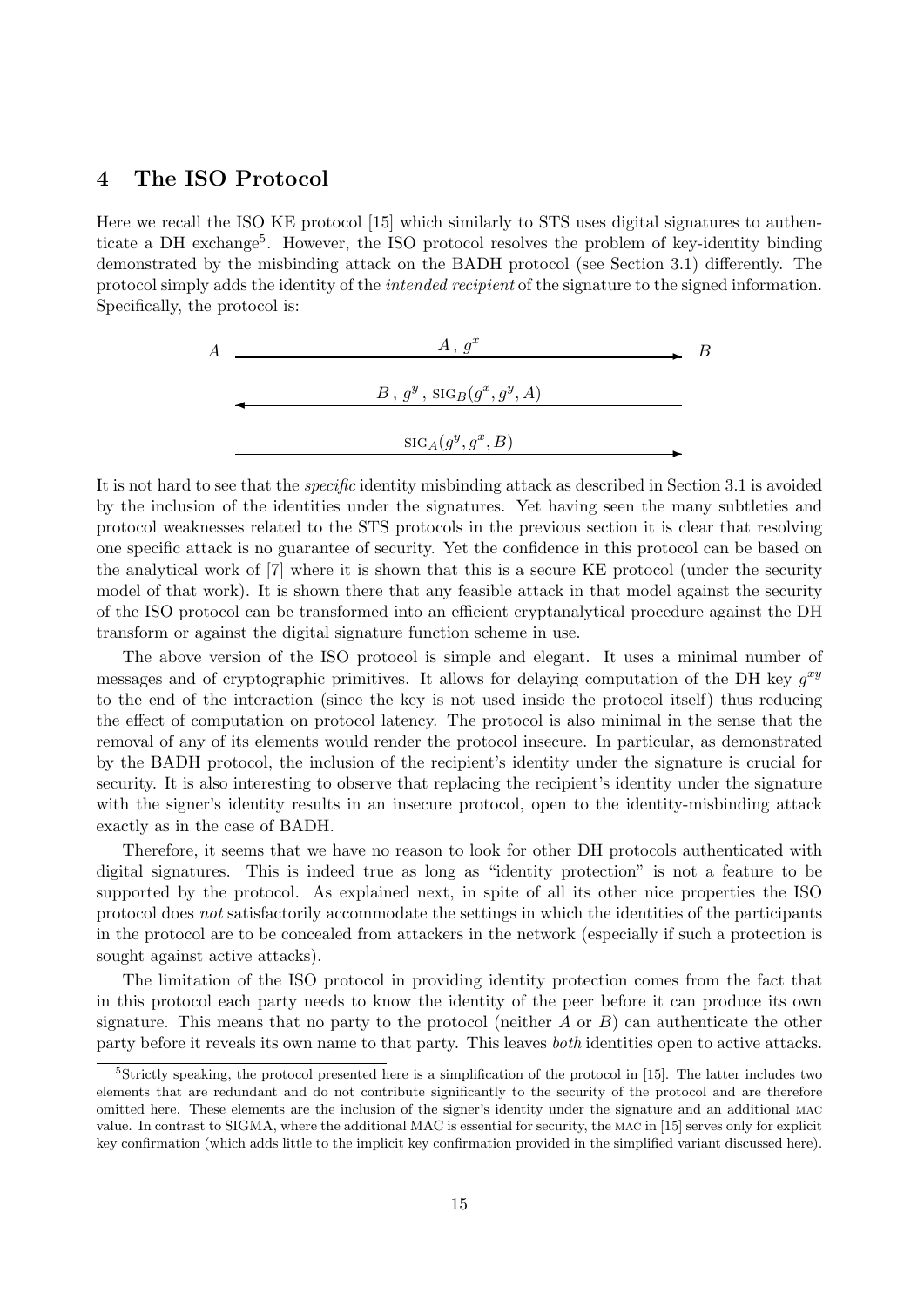If the only protection sought in the protocol is against passive eavesdroppers then the protocol can be built as a 4-message protocol as follows:



where  $K_e$  is an encryption key derived from the DH key  $g^{xy}$ . We note that with this addition of encryption the ISO protocol looses several of its good properties (in particular, the minimality discussed above and the ability to delay the computation of  $g^{xy}$  to the end of the protocol) while it only provides partial protection of identities since both identities are trivially susceptible to active attacks.

Another privacy (or lack of privacy) issue related to the ISO protocol which is worth noting is that by signing the peer's identity each party to the protocol leaves in the hands of the peer a signed (undeniable) trace that the communication took place (see the discussion at the end of Section 2.2).

The SIGMA protocol presented in the next section provides better, and more flexible, support for identity protection with same or less communication and computational cost, and with a full proof of security.

**Remark** (an identity-protection variant of the ISO protocol): We end this section by suggesting an adaptation of the ISO protocol to settings requiring identity protection (of one of the peers) to active attacks. We only sketch the idea behind this protocol. The idea is to run the regular ISO protocol but instead of A sending its real identity in the first message it sends an "alias" computed as  $\hat{A} = hash(A, r)$  for a random r. Then B proceeds as in the basic protocol but includes the value  $\hat{A}$  under its signature instead of A's identity; it also uses the key  $g^{xy}$  to encrypt its own identity and signature. In the third message A reveals its real identity  $A'$  and the value r used to compute  $\hat{A}$ . It also sends its signature (with B's identity signed as in the regular ISO protocol). This whole message is privacy-protected with encryption under  $K_e$ . The above protocol can be shown to be secure under certain assumptions on the hash function hash. Specifically, this function needs to satisfy some "commitment" properties similar to those presented in [25].

We omit further discussion of this protocol and proceed to present the SIGMA protocol that provides a satisfactory and flexible solution to the KE problem suitable also for settings with identity protection requirements, and with less requirements on the underlying cryptographic primitives than the above "alias-based" ISO variant.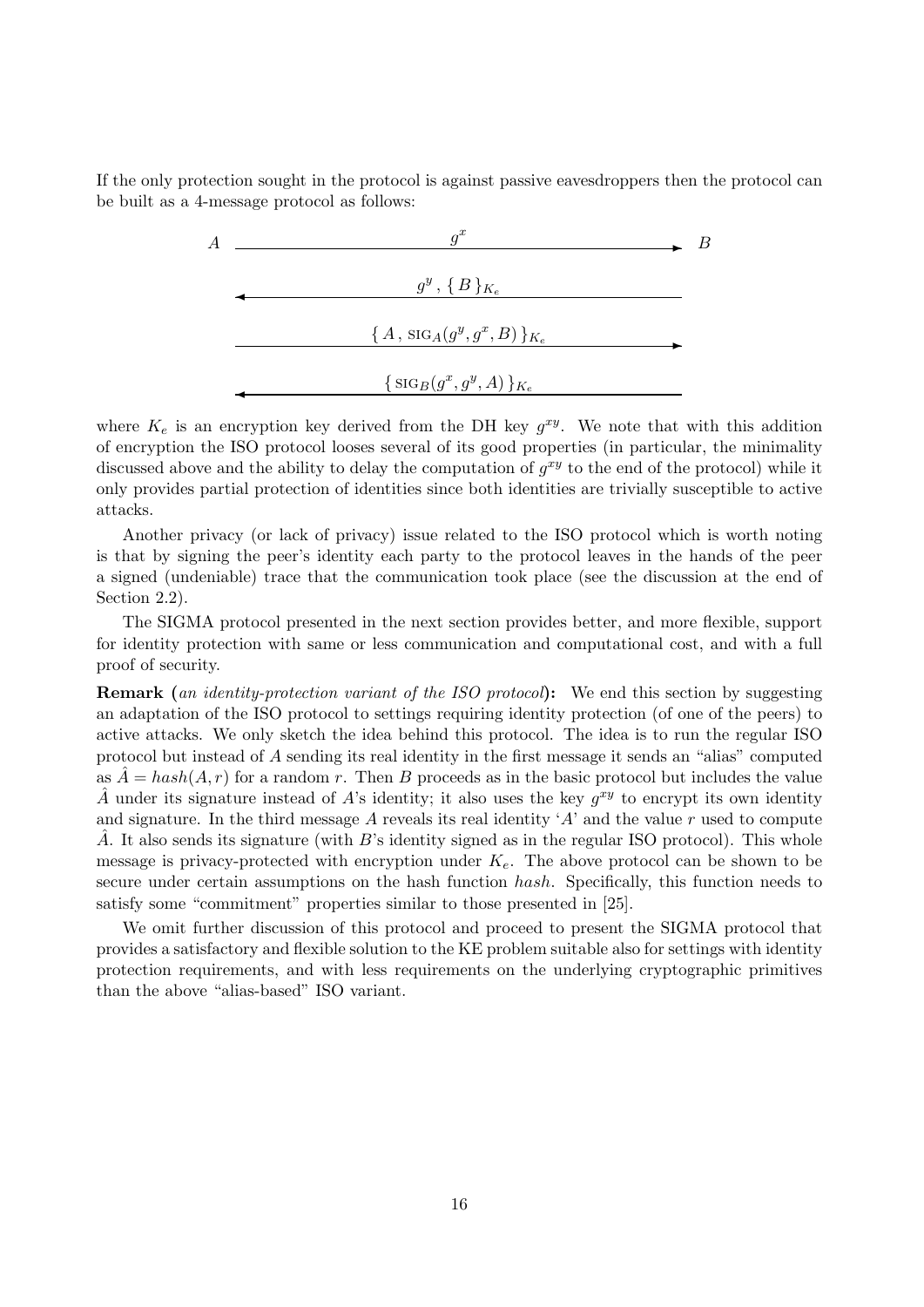### 5 The SIGMA Protocols

The weaknesses of the STS variants (which provide identity protection but not full security in general) and the unsuitability of the ISO protocol for settings where identity protection is a requirement, motivated our search for a solution that would provide solid security for settings where identity protection may or may not be a requirement. The result is the SIGMA protocols that we present in this section and whose design we explain based on the design lessons learned through the examples presented in previous sections (as well as many other in the literature). SIGMA takes from STS the property that each party can authenticate to the other without needing to know the peer's identity (recall that the lack of this property in the ISO protocol makes that protocol inappropriate to support identity protection). And it takes from ISO the careful binding between identities and keys, but it implements this binding in a very different way. More specifically, SIGMA decouples the authentication of the DH exponentials from the binding of key and identities. The former authentication task is performed using digital signatures while the latter is done by computing a MAC function keyed via  $g^{xy}$  (or more precisely, via a key derived from  $g^{xy}$ ) and applied to the sender's identity. This "SIGn-and-MAc" approach is the essential technique behind the design of these protocols and the reason for the SIGMA acronym.

As pointed out in Section 2.3, we focus on the cryptographic core of the protocol leaving important system and implementation details out of the discussion. In particular, as we will also note below, in the following presentation we overcharge the DH exponentials with the added functionality of session id's and freshness nonces. (A "full fledge" SIGMA instantiation with a more careful treatment of these elements is presented in Appendix B.)

#### 5.1 The basic SIGMA protocol

The most basic form of SIGMA (without identity protection) is the following:



The output of the protocol is a session key  $K_s$  derived from the DH value  $g^{xy}$  while the key  $K_m$ used as a MAC key in the protocol is also derived from this DH value. It is essential for the protocol security that the keys  $K_m$  and  $K_s$  be "computationally independent" (namely no information on  $K_s$  can be learned from  $K_m$  and vice-versa).<sup>6</sup> Note that this basic protocol does not provide identity protection. This will be added on top of the above protocol using encryption (see following sections). The important point is that SIGMA's security is built in a modular way such that its core cryptographic security is guaranteed independently of the encryption of identities. Thus, the same design serves for scenarios requiring identity protection but also for the many cases where such protection is not an issue (or is offered only as an option). We note that the identities  $A$  and B transmitted in messages 2 and 3 may be full public-key certificates; in this case the identities included under the mac may be the certificates themselves or identities bound to these certificates.

<sup>&</sup>lt;sup>6</sup>We discuss specific ways to derive these values from  $g^{xy}$  in Appendix C.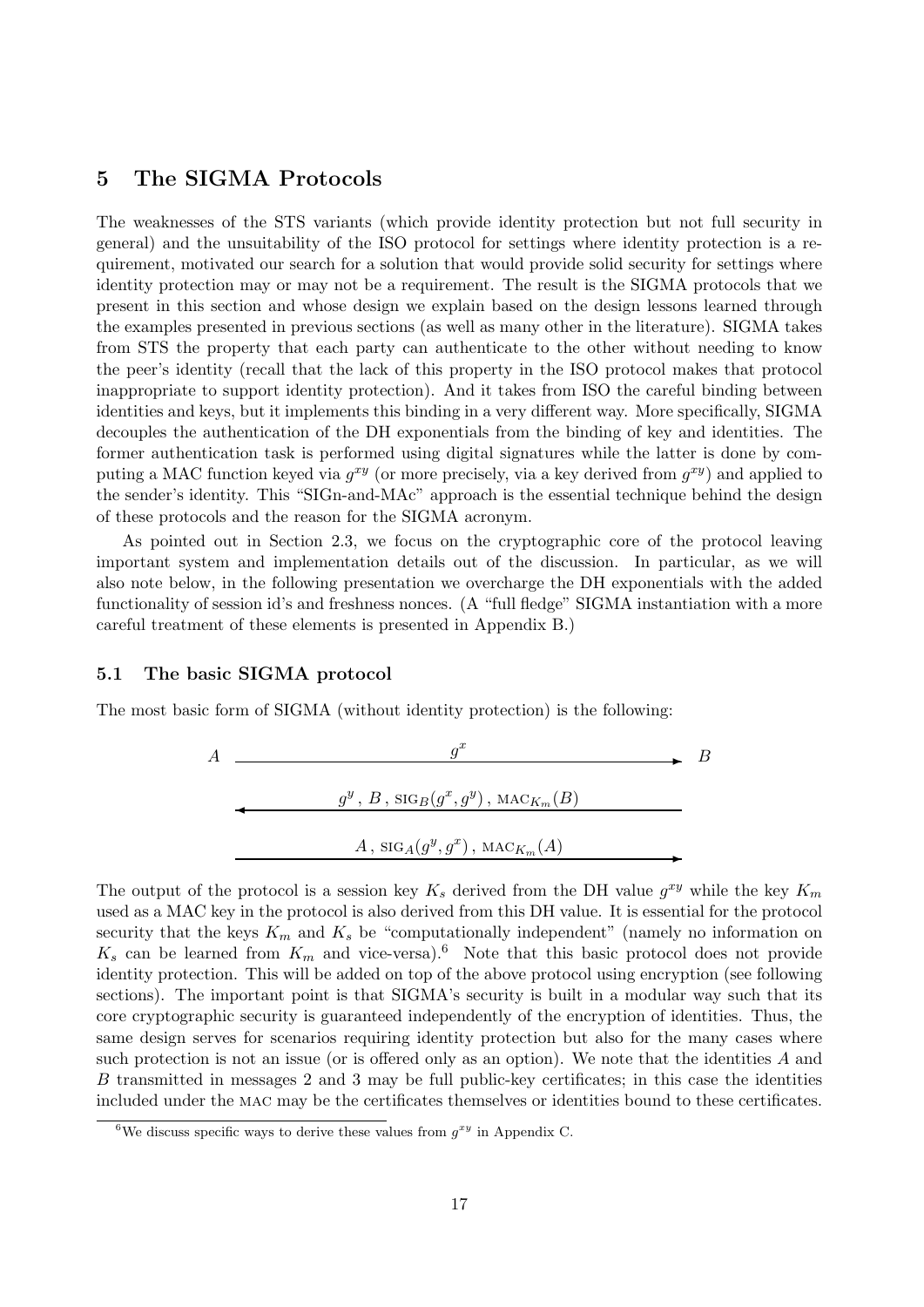The first basic element in the logic of the protocol is that the DH exponential chosen by each party is protected from modification (or choice) by the attacker via the signature that the party applies to its own exponential. We note that the inclusion of the peer's exponential under the signature is not mandatory and can be replaced with a nonce freshly chosen and communicated by the peer (see Appendix B). Yet, either the peer's exponential (if chosen fresh and anew in each session) or a fresh nonce must be included under the signature; otherwise the following replay attack is possible. It would suffice for the attacker to learn the exponent  $x$  of a single ephemeral exponential  $g^x$  used by a party A in one session for the attacker to be able to impersonate A on a KE with any other party (simply by replaying the values  $g^x$  and  $\text{sig}_A(g^x)$ ). In this case, A's impersonation by the attacker is possible even without learning A's long-term signature key. This violates the security principle (see Section 2.1) by which the exposure of ephemeral secrets belonging to a specific session should not have adverse effects on the security of other sessions.

The second fundamental element in SIGMA's design is the MACing of the sender's identity under a key derived from the DH key. This can be seen as a "proof of possession" of the DH key, but its actual functionality is to bind the session key to the identity of each of the protocol participants in a way that ensures the "consistency" requirement of KE protocols. As discussed in Section 2.1, this is a fundamental requirement needed, in particular, to avoid attacks such as the identity misbinding attacks from Section 3. Note that without this MACing the protocol "degenerates" into the BADH protocol from Section 3.1 which is susceptible to this attack. Therefore we can see that all the elements in the protocol are mandatory (up to replacement of the peer's exponential under the signature with a fresh nonce).

We note that the above SIGMA protocol, as well as all the following variants, satisfy all the security guarantees discussed in Section 2.1. In particular, they provide "perfect forward secrecy" due to the use of the Diffie-Hellman exchange. This assumes that DH exponentials are chosen anew and independently for each session, that the exponents  $x, y$  used to generate the DH exponentials  $g^x, g^y$  are erased as soon as the computation of the key  $g^{xy}$  is completed, and that these exponents are not derivable from any other quantity stored in the party's computer after the session terminates (in particular, if x is generated pseudorandomly then the value of past exponents x should not be derivable from the present state of the pseudorandom generator). We note that SIGMA can allow for re-use of DH exponentials by the same party across different sessions. However, in this case the forward secrecy property is lost (or at least confined to hold only after all sessions using the same exponent x are completed and the exponent x erased). In case of re-use of DH exponents one must derive the keys used by the session (e.g.  $K_m$ ,  $K_s$ ) in a way that depends on some session-specific non-repeating quantity (such as a nonce or session-id). Also, as discussed before, in this case such a fresh nonce needs to be included under the peer's signature (also see the end of Appendix B for a note on the importance of correctly positioning nonces under the signature). There are other, more theoretical, issues concerning the re-use of DH exponents that are not treated here.

As we have stressed earlier in the paper, this informal outline of the design rationale for SIGMA does not constitute a proof of security for the protocol. The formal analysis in which we can base our confidence in the protocol appears in the companion analysis paper [8].

### 5.2 Protecting identities: SIGMA-I

Recall that SIGMA is designed to serve as a secure key-exchange protocol both in settings that do not require identity protection (in which case the above simple protocol suffices) or those where identity protection is a requirement. The main point behind SIGMA's design that allows for easy addition of identity protection is that the peer's identity is not needed for own authentication. In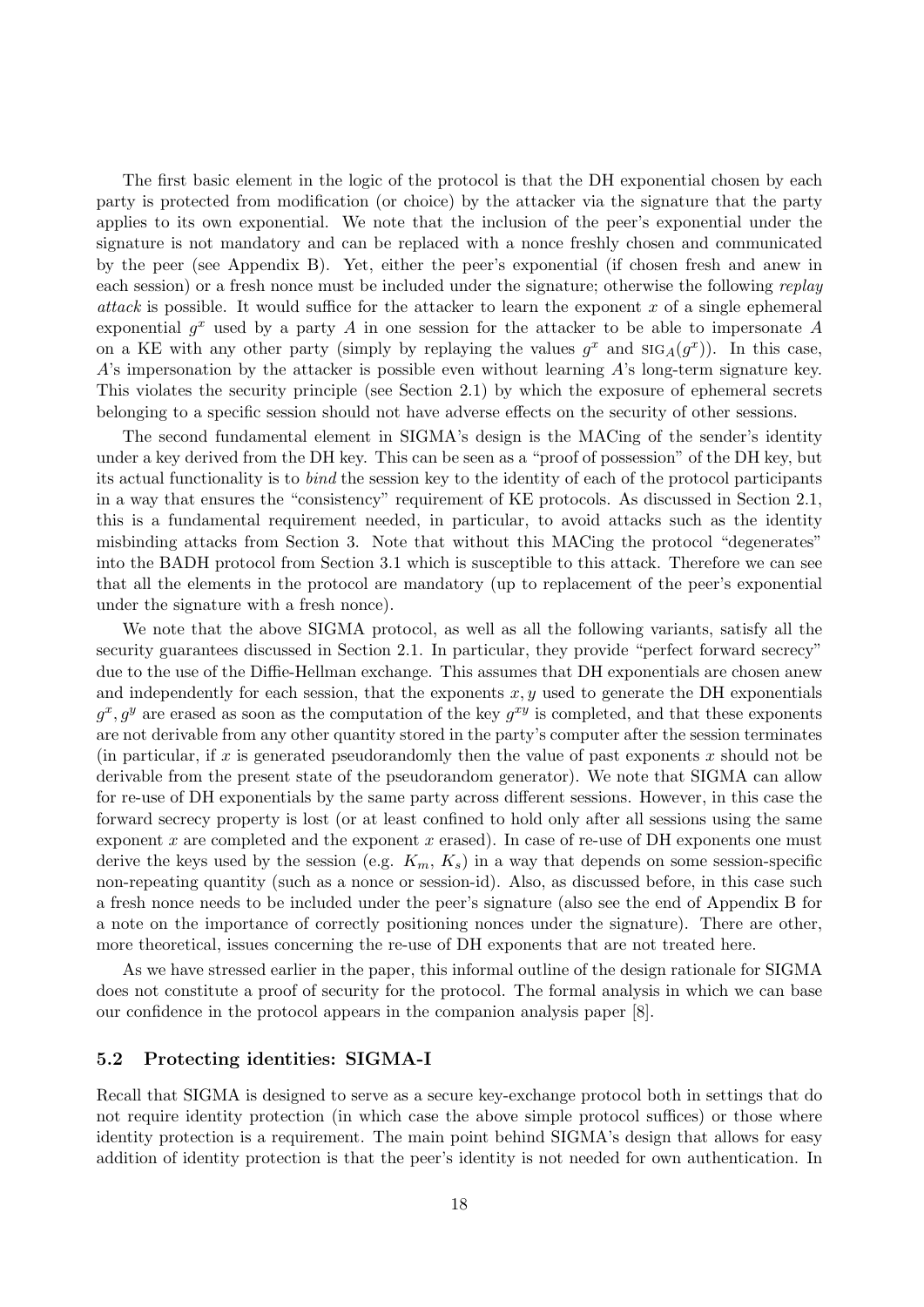particular, one of the peers can delay communicating its own identity until it learns the peer's identity in an authenticated form. Specifically, to the basic SIGMA protocol we can add identity protection by simply encrypting identities and signatures using a key  $K_e$  derived from  $g^{xy}$  ( $K_e$  must be computationally independent from the authentication key  $K_m$  and the session key  $K_s$ ):

|  | $g^{y}$ , {B, SIG <sub>B</sub> $(g^{x}, g^{y})$ , MAC <sub>Km</sub> $(B)$ } <sub>Ke</sub> |  |
|--|-------------------------------------------------------------------------------------------|--|
|  | ${A, \operatorname{SIG}_A(g^y, g^x), \operatorname{MAC}_{K_m}(A)}_{K_e}$                  |  |

This protocol has the property that it protects the identity of the initiator from active attackers and the identity of the responder from passive attackers. Thus, the protocol is suitable for situations where concealing the identity of the initiator is considered of greater importance. A typical example is when the initiator is a mobile client connecting to a remote server. There may be little or no significance in concealing the server's identity but it may be of prime importance to conceal the identity of the mobile device or user. We stress that the encryption function (as applied in the third message) must be resistant to active attacks and therefore must combine some form of integrity protection. Combined secrecy-integrity transforms such as those from [16] can be used, or a conventional mode of encryption (e.g. CBC) can be used with a MAC function computed on top of the ciphertext [3, 26]. Due to the stronger protection of the identity of the Initiator of the protocol we denote this variant by SIGMA-I.

We remark that while this protocol has the minimal number of messages that any KE protocol resistant to replay attacks (and not based on trusted timestamps) can use, it is sometimes desirable to organize the protocol in full round-trips with each pair of message containing a "request message" and a "response message". If so desired, the above protocol can add a fourth message from B to A with a simple ACK authenticated under the authentication key  $K_m$ . This ACK message serves to A as a proof that B already established the key and communications protected under the exchanged key  $K_s$  can start. It also provides the flexibility for A to either wait for the ACK or start using the session key as soon as it sent the third protocol message. (Depending on B's policy this traffic may be accepted by B if the channel – or "security association" in the language of IKE – was already established by  $B$ , or discarded if not, or queued until the key establishment is completed.) Finally, it is worth noting that this ACK-augmented protocol provides the peer awareness property discussed in Section 2.1. (This is in contrast to the other variants of SIGMA presented here which do not enjoy this property.)

#### 5.3 A four message variant: SIGMA-R

As seen, SIGMA-I protects the initiator's identity against active attacks and the responder's against passive attacks. Here we present SIGMA-R which provides defense to the responder's identity against active attacks and to the initiator's only against passive attacks. We start by presenting a simplified version of SIGMA-R without encryption: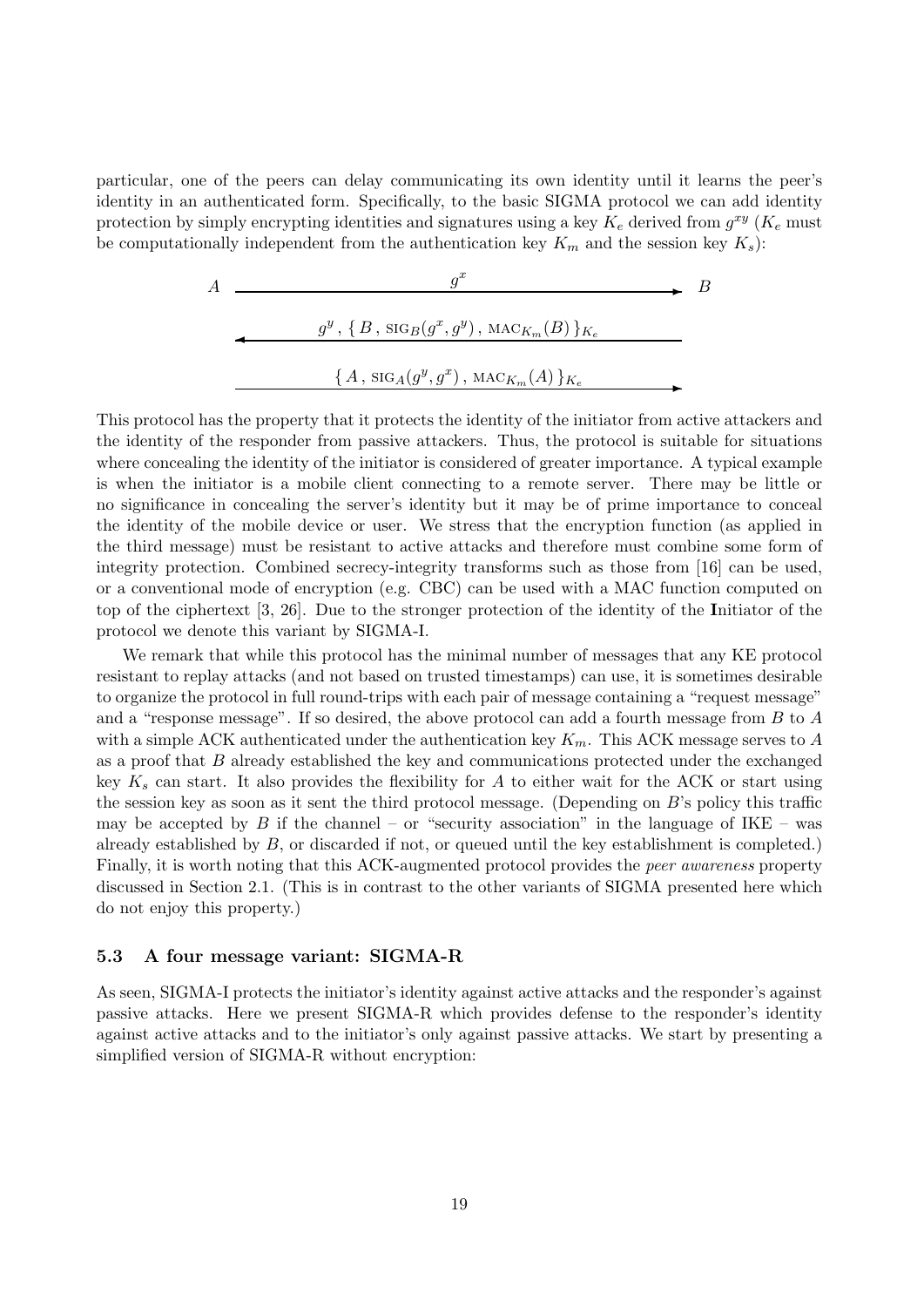

The logic of the protocol is similar to that of the basic SIGMA protocol from Section 5.1. The difference is that B delays the sending of its identity and authentication information to the fourth message after it verified A's identity and authentication in message 3. This "similarity" in the logic of the protocol does not mean that its security is implied by that of the 3-message variants. Indeed, the protocol as described above is open to a *reflection attack* that is not possible against the 3-message variant. Due to the full symmetry of the protocol an attacker can simply replay each of the messages sent by A back to A. If A is willing to accept a key exchange with itself then A would successfully complete the protocol.<sup>7</sup> Therefore, to prevent this attack the protocol needs to ensure some "sense of direction" in the authenticated information. This can be done by explicitly adding different "tags" under the MAC for each of the parties (e.g., A would send  $MAC_{K_m}(°0", A)$ while B would send  $MAC_{K_m}(``1", B))$ , or by using different MAC keys in each direction (i.e., instead of deriving a single key  $K_m$  from  $g^{xy}$  one would derive two keys,  $K_m$  and  $K'_m$ , where the former is used by A to compute its MAC and the latter by  $B$ ). Any of these measures are sufficient to prevent the reflection attack and make the protocol secure [8] (another defense is for A to check that the peer's DH exponential is different than her own.)

The full protocol SIGMA-R (with identity protection) is obtained by encrypting the last two messages in the above depicted protocol (and adding a reflection defense as discussed before). A "full fledge" illustration of protocol SIGMA-R is presented in Appendix B.

Remark (*The inter-changeability property of SIGMA*). It is worth noting that the last two messages in the above protocol can be interchanged. Namely, B may proceed as described in SIGMA-R and wait for the reception of  $A$ 's message (message 3 in the above picture) before sending his last message. But  $B$  may also decide to send his last message (signature and mac) immediately after, or together with, message 2 (which results in SIGMA-I). In this way, B may control if he is interested in protecting his own identity from active attacks or if he prefers to favor a faster exchange. The protocol may also allow for messages 3 and 4 to cross in which case the protocol is still secure but both identities may be open to active attacks.

#### 5.4 Further variants and the use of SIGMA in IKE

As seen above the MAC of the sender's identity is essential for SIGMA's security. Here we present a variant of the protocol that differs from the above descriptions by the way the MAC value is placed in the protocol's messages. Specifically, the idea is to include the MAC value under the signature (i.e., as part of the signed information). The interest on this variant is that it saves in

<sup>&</sup>lt;sup>7</sup>The only damage of this attack seems to be that it forces A to use a key derived from the distribution  $g^{x^2}$  rather than  $g^{xy}$ . These distributions may be distinguishable depending on the DH groups.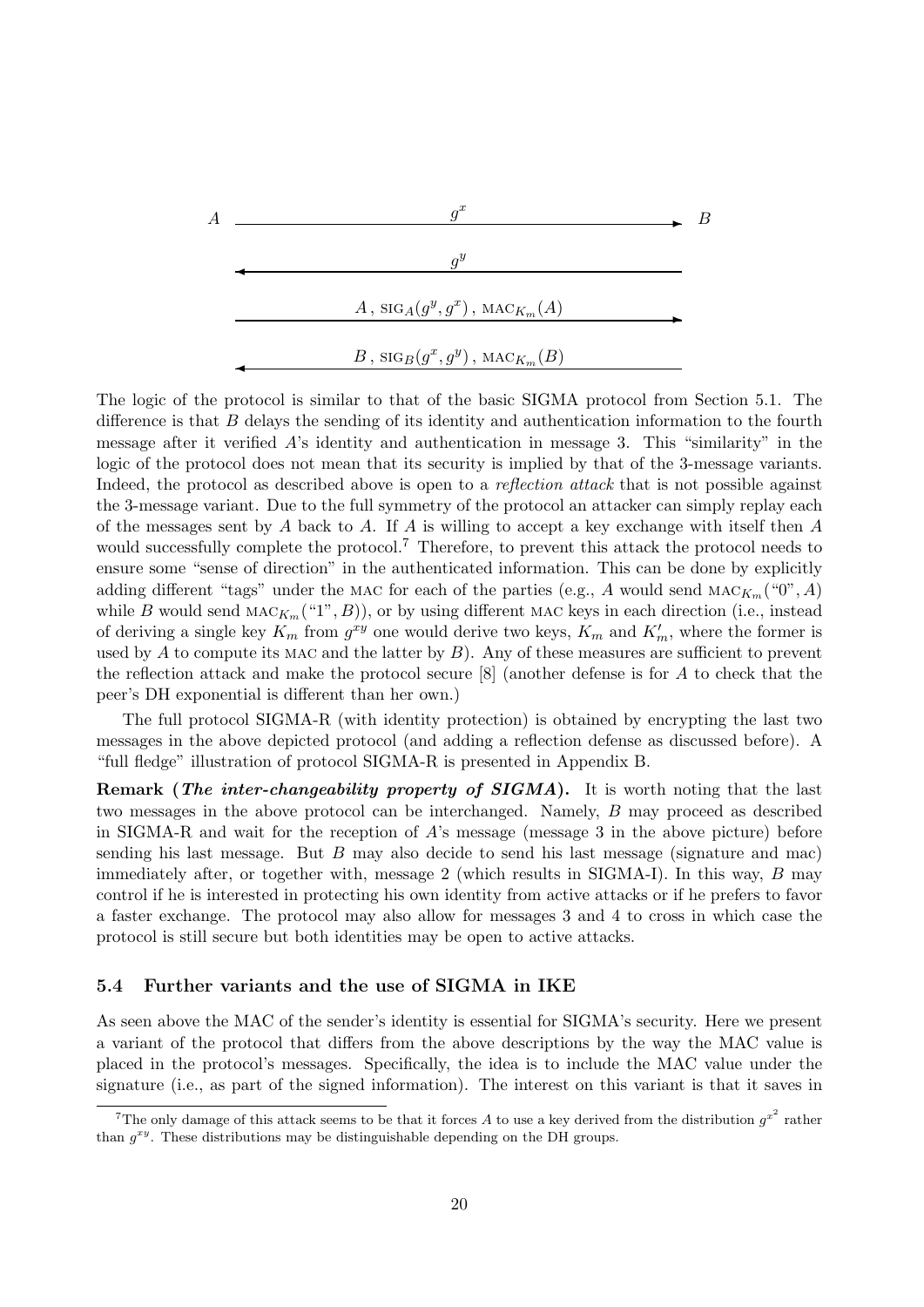message length by avoiding explicit sending of the MAC value, and more significantly because it is the variant of SIGMA adopted into the IKE protocols (both IKE version 1 [14] and version 2 [19]).

The mac moved under the signature may cover just the identity of the sender or the whole signed information. For example, in B's message the pair  $(SIG_B(g^x, g^y), MAC_{K_m}(B))$  is replaced with either (i)  $\text{sig}_B(g^x, g^y, \text{MAC}_{K_m}(B))$  or (ii)  $\text{sig}_B(\text{MAC}_{K_m}(g^x, g^y, B))$ . In this way the space for an extra mac outside the signature is saved, and the verification of the mac is merged with that of the signature. In either case, as long as the mac covers the identity of the signer then the same security of the basic SIGMA protocol (as well as SIGMA-I and SIGMA-R) is preserved<sup>8</sup> [8]. Variant (ii) is used in the IKE protocol (version 1) [14] in two of its authentication modes: the signature-based exchange of IKE uses the basic 3-message SIGMA protocol (without identity encryption) as presented in Section 5.1 for its aggressive mode, and it uses the 4-message SIGMA-R in its main mode. (In the later case, the use of SIGMA-R in IKE is preceded by two extra messages for negotiating security parameters.) In IKE the mac function is implemented via a pseudorandom function which is also used in the protocol for the purpose of key expansion and derivation.<sup>9</sup> IKE version 2 [19] uses variant (i) with SIGMA-R as its single key exchange method authenticated with public keys. In this protocol the peer's DH exponential is not signed; the essential freshness guarantee is provided by signing a nonce chosen by the peer (see Section 5.1).

The SIGMA-R protocol has also been adopted in the JFK protocol [1] which has been proposed in the context of the revision of the IKE protocol. We note that in both [19, 1] protocol SIGMA-R is augmented with mechanisms that provide some defense against Denial-of-Service attacks as discussed in Section 2.3.

### Acknowledgment

I wish to thank Ran Canetti for embarking with me on a long and challenging journey towards formalizing and proving the security of key-exchange protocols (in particular, the SIGMA protocols). Special thanks to Dan Harkins for being receptive to my design suggestions when specifying the signature modes of IKE, and to Charlie Kaufman (and the IPsec WG) for incorporating this design into IKEv2. Thanks to Sara Bitan and Paul Van Oorschot for many useful discussions, and to Pau-Chen Cheng for sharing much of his implementation and system experience with me. This research was partially funded by the Irwin and Bethea Green & Detroit Chapter Career Development Chair.

<sup>&</sup>lt;sup>8</sup>A technicality here is that moving the MAC inside is possible only for MAC functions whose verification is done by recomputation of the mac value; this is the case for all common mac functions, in particular when the mac is implemented via a pseudorandom function as in IKE [14, 19].

 $9$ This use of a prf –as a MAC – under the signature has been a source of confusion among analysts of the IKE protocol; the prf was sometimes believed to have some other functionality related to the signature. It is important then to realize that its functionality under the signature is simply (and essentially!) that of a mac covering the signer's identity.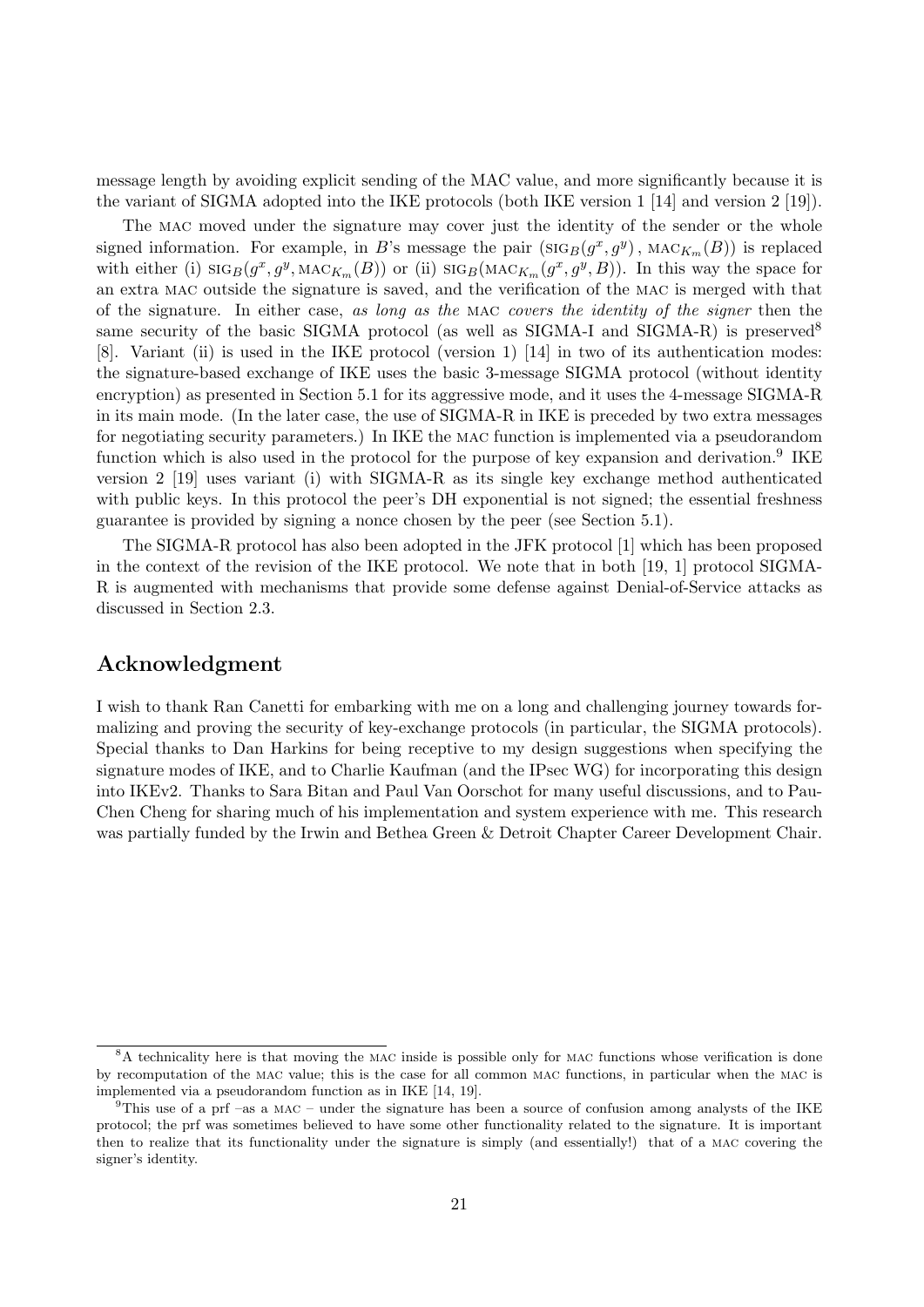### A A Definition of Secure Key-Exchange Protocols

Here we expand on the security definition outlined in Section 2.1. For a full formalism see [8].

Recall that we consider a KE protocol as a protocol specified to run between pairs of parties which wish to establish a secret key known to the participating parties only. The communications environment is a multi-party network where any party may run the protocol with any other parties. Each execution of a protocol run within a party is called a session, and multiple sessions by the same or different parties may run concurrently. When a KE session completes at a party the output of that session is (a) a session identifier that uniquely identifies the session at that party, (b) the name of the identified peer to the session, and (c) the value of a (secret) session key.

Note: We call a KE session completed at the point where the session key is output by the protocol; at this point the local state of a KE session is erased and the session key is passed to the application that requested it (e.g. an application, such as IPsec's ESP [21], intended to authenticate and/or encrypt communications traffic). We also note that while we refer to a session key as a single key, further keys may be produced by the session or be derived from this single session key.

The adversarial model has been summarized in Section 2.1. In essence, the communication links between the parties are controlled by a fully active attacker, which also has control of the scheduling of sessions and message delivery. The attacker may also corrupt any party (in which case the attacker learns the long-term secret information held by that party, and can impersonate it at will), and may expose a session by learning secret data related to that specific session (such as ephemeral session state information or the output session key).

Security of key-exchange protocols. On the basis of the above attacker capabilities we outline the definition of security for a KE protocol. We first recall (see Section 2.1 that we consider a session as a local object run at a party. In particular, when two parties  $A$  and  $B$  interact in a run of the KE protocol they each have a local session corresponding to this run. Sessions are denoted by the name of the party holding the session and a session identifier. The formal treatment in [7, 8] uses the notion of "matching sessions" to denote sessions that are related to the "same exchange". Here we simplify our presentation by implicitly referring to matching sessions as those that have the same session identifier. In practice this requires that parties create session identifiers interactively (before or during the KE run). Specifically, we assume the common practice where (as part of the protocol) A sends to B a value  $sid_A$ , B sends to A a value  $sid_B$ , and they both define the session identifier as  $s = (sid_A, sid_B)$  (for an example see the full-fledge protocol in Appendix B, or the IKE protocols [14, 19] where these session identifiers are called "cookies" and SPIs, respectively). In this case we name the local session at A as session  $(A, s)$  and the local session at B as  $(B, s)$ . Note that each party needs to choose its local session id *sid* to be unique among all sessions at that party. This suffices to ensure the uniqueness of s at that party. Thus, there is no need for the party to keep a global view of session identifiers at other parties, or to depend on the choice of sid by the peer.

We also use the following notation: if a party P completes a session  $(P, s)$  with output  $(s, Q, k)$ (denoting the session-id, the peer to the session, and the session key, respectively) then we write  $peer(P, s) = Q$  and  $sk(P, s) = k$ .

Definition. We say that a key-exchange protocol is secure (in the adversarial setting described above) if the following holds. Let  $(P, s)$  be a session that completes at an uncorrupted party P with  $peer(P, s) = Q$ . Then:

1. If Q completes session  $(Q, s)$  while P and Q are uncorrupted then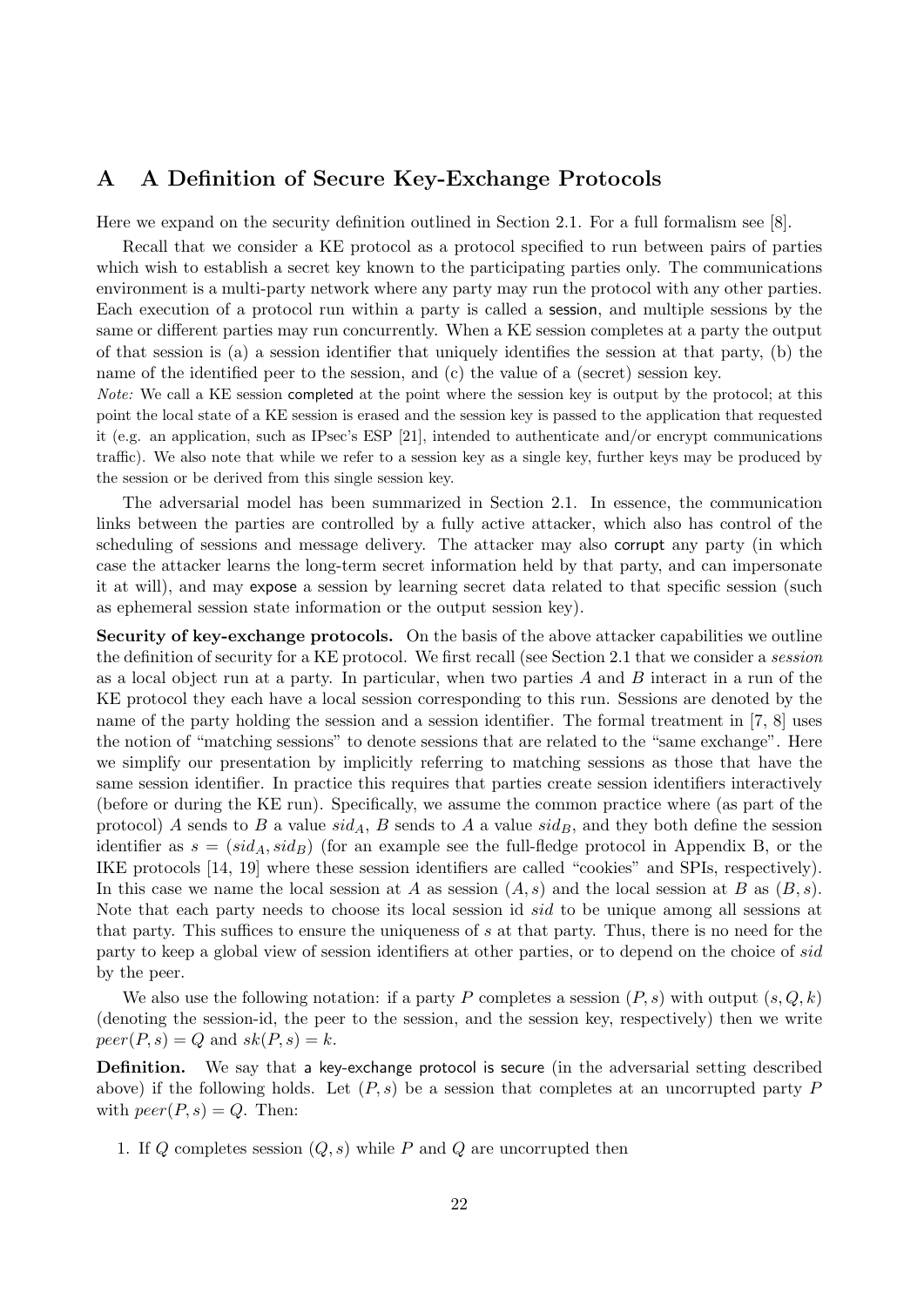- (a)  $peer(Q, s) = P$ ; and
- (b)  $sk(Q, s) = sk(P, s)$ .
- 2. If the sessions  $(P, s)$  and  $(Q, s)$  are not exposed then the attacker cannot distinguish  $sk(P, s)$ from a random value<sup>10</sup>.

This definition is somewhat stronger than the definition of security in [8] which does not guarantee condition  $1(a)$  (and it guarantees  $1(b)$  only in case that  $1(a)$  holds). We use this stronger definition here since it is simpler to state and is satisfied by the SIGMA protocols. (In contrast, some natural KE protocols, such as the ENC protocol from [7], satisfy the definition from [8] but not the above stronger variant.)

Proving security. The above security model and definition is aimed at capturing a small set of requirements for key-exchange protocols that when satisfied provide assurance for many other desired security properties and resistance to a large variety of attacks. In particular, they cover in a systematic way different attack scenarios, without necessitating of an exhaustive enumeration of the attacks. Very importantly, this compact mathematical formulation of security allows for security proofs to be carried in this model. In particular, such proofs are provided for a variety of KE protocols in [7] and for the SIGMA protocols in [8]. Following the complexity-theoretic approach to the analysis of KE protocols initiated in [2], these papers show how to relate the security of the protocol to the security of the underlying cryptographic functions. Moreover, this analysis is "constructive" in the sense that *any feasible attack strategy* that breaks the security requirements in the model can be transformed into an explicit efficient algorithm to break one of the cryptographic functions used in the protocol (in the case of SIGMA, for example, this may be an attack against the basic DH transform, or a forgery attack against the signature or MAC schemes used in the protocol). Therefore, as long as the underlying functions are secure so is the KE protocol. Note that this analysis is done on the basis of the *generic* requirements from these cryptographic functions and does not depend on their specific instantiation (we usually refer to this algorithm-independence property as generic security).

Finally, we remark that not only the above security formulation provides a strong basis for the analysis of protocols, but actually serves as a design tool too. By understanding the requirements that arise from this security model one can derive clear security principles applicable to the design of specific protocols. For example, these requirements make clear the need for (i) deriving fresh keys for each session; (ii) avoiding the use of the session key during the KE run (which in turn requires careful key derivation techniques); (iii) maintaining the (computational) independence between keys of different sessions; (iv) preventing unnoticed replay of old messages; (v) using fresh session identifiers for binding messages to particular sessions; and (vi) the essential role of a careful binding between sessions, identities and keys. In designing a KE protocol all these elements MUST appear in the protocol or otherwise security in the above model cannot be guaranteed. On the other hand, understanding the role of each element in the design simplifies the resultant protocol by avoiding the need to add precautionary "safety margins".

### B A "full fledge" Protocol

As "disclaimed" in Section 2.3 our presentation of the key-exchange protocols in this paper shows only the cryptographic skeleton of these protocols. When embedding these protocols in real ap-

<sup>&</sup>lt;sup>10</sup>More precisely, the probability of the attacker to win the distinguishing game when  $(P, s)$  is chosen as the test session is negligibly larger than 1/2 (see [8]).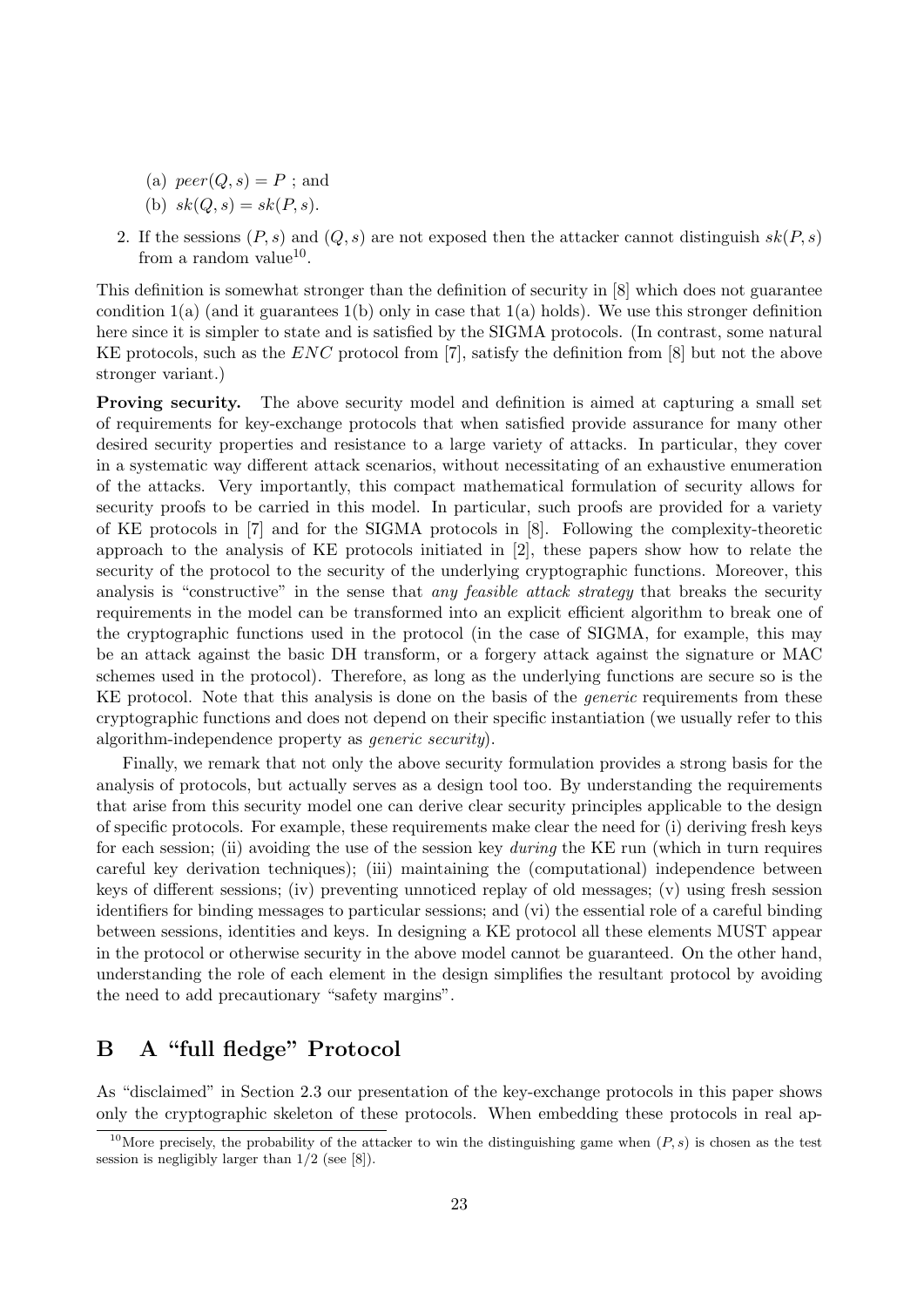plications one has to add to these protocols additional information related to the choice (or negotiation) of security parameters, environmental data (such as network protocol information), etc. Very importantly, the protocols should separate the functions of DH exponentials and freshness nonces into different elements (something that our presentation avoids in the name of simplicity and "compatibility" with the presentation in other papers). In addition, protocols need to include session identifiers that serve to match incoming messages with new or existing sessions as well as to identify exchanged keys with their corresponding sessions. For illustration purposes we present in this appendix a more general form of the protocol SIGMA-R (from Section 5.3) in which some of the elements missing in our simplified presentation in Section 5 are shown explicitly.

$$
A \longrightarrow \text{sid}_{A}, g^{x}, n_{A}, \text{info}_{A}^{1}
$$
\n
$$
sid_{A}, sid_{B}, g^{y}, n_{B}, \text{info}_{B}^{1}
$$
\n
$$
sid_{A}, sid_{B}, \{\text{info}_{A}^{2}, A, \text{SIG}_{A}(n_{B}, \text{sid}_{A}, g^{x}, \text{info}_{A}^{1}, \text{info}_{A}^{2}), \text{MAC}_{K_{m}}(A)\}_{K_{e}}
$$
\n
$$
sid_{A}, sid_{B}, \{\text{info}_{B}^{2}, B, \text{SIG}_{B}(n_{A}, \text{sid}_{B}, g^{y}, \text{info}_{B}^{1}, \text{info}_{B}^{2}), \text{MAC}_{K_{m}'}(B)\}_{K'_{e}}
$$

Here sid stands for the session identifier chosen by each party for the ongoing session; the value  $sid_A$ chosen by A is returned in the response messages by  $B$ , and similarly  $sid_B$  is added in messages from A to B (except for the initial message). The nonces  $n_A$  and  $n_B$  are chosen freshly and anew with each session by  $A$  and  $B$ , respectively, and they serve to guarantee freshness of the exchanged key and to protect against replay<sup>11</sup>. (We note that some protocols may specify that nonces serve for the dual purpose of freshness guarantee and session identifiers.) The info fields represent additional generic information that can be carried in the protocol messages. The letters  $A$  and  $B$  carried in the messages denote the identities of the participants: they may be addresses, logical names, full public key certificates, etc. The actual security of the protocol depends on a correct binding between these identities, the public keys used to verify the signature, and the internal policy of each party that specifies whether a key-exchange with that party is to be completed or not. The encryption functionality included in this illustrative protocol may be applied optionally (we also note that in the general case the third and fourth messages may carry an info field internal to the encryption and another such field in cleartext form). If encryption is applied, and identity protection of the responder  $B$  is sought against active attackers, then (at least in the case of message 4) the encryption function must be secure against active attacks, e.g. it may use a regular encryption mode with a MAC function computed on top of it. The keys  $K_m, K'_m, K_e, K'_e$  used in the protocol (to key the MAC and encryption functions, respectively) as well as the output session key  $K_s$  are all derived from the DH key  $g^{xy}$  in a computationally independent way, e.g. by carefully using a pseudorandom function (see Appendix C).

In our above illustration of a full-fledge protocol, we chose to sign the essential fields in the protocol. As a general design rule, however, it is recommended that a party sign the peer's nonce concatenated with the whole information sent during the protocol by the signing party. Moreover, if the same signature keys are used for other applications then the information signed in the protocol should also include some "context information" (such as protocol name, message number, etc.). As a final note, it is essential that protocols specify that the signature covers the peer's nonce; it is also

 $11$ Note that in this full-fledge version the peer' DH exponential is not signed but the peer's nonce is.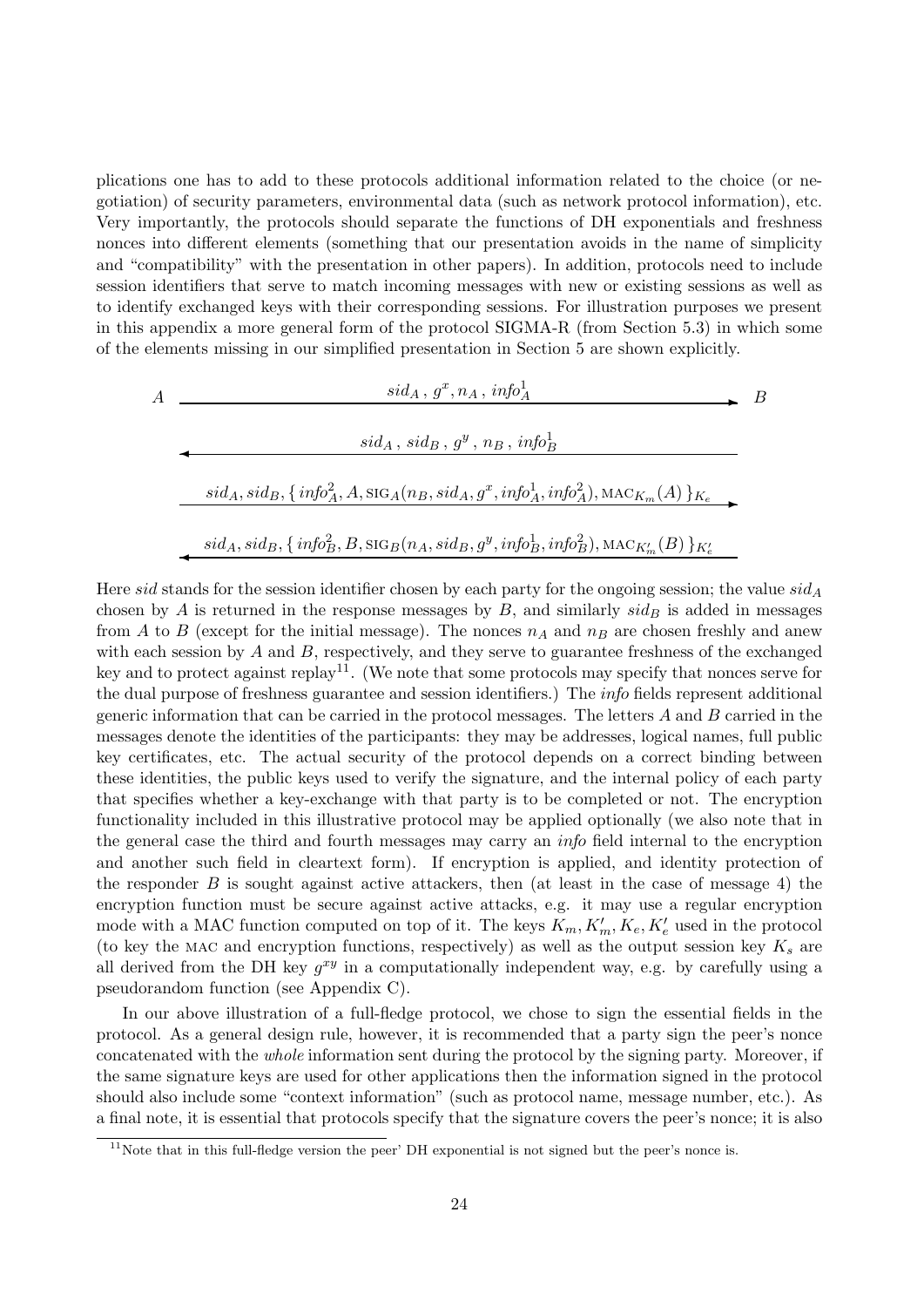important that nonces are positioned in fixed locations in all signatures (e.g., always as the first item under the signature or always at the end). Having the nonce in changing positions may open protocols to attack. As a simple example, consider the basic SIGMA protocol from Section 5.1. In this protocol one uses the peer's DH exponential with the functionality of a nonce. One could change the protocol to specify that in the signature from  $B$  to  $A$  (second message) the nonce (i.e. the peer's exponential) goes at the beginning of the data to be signed, while in the signature from A to B the peer's nonce goes second. (That is, the second message includes  $\text{sig}_B(g^x, g^y)$  while the third includes  $\text{sig}_A(g^x, g^y)$ .) This "slight modification" is sufficient to make this protocol insecure: it is open to a serious reflection attack against  $B$  (left as an exercise...)

### C Key Derivation

Key derivation is a fundamental component of any key-exchange protocol and, in particular, of the SIGMA protocols. Here we discuss two basic issues related to key derivation: (i) how to derive "computationally independent" keys from an initial "seed key"; and (ii) how to compute such a seed key from a Diffie-Hellman value  $g^{xy}$ . The former aspect is common to virtually all KE protocols, while the latter is required by Diffie-Hellman exchanges (SIGMA included). The keyderivation design discussed here is recommended for use with SIGMA (and can be applied to other KE protocols as well). On the other hand, SIGMA may remain secure with other key-derivation strategies as long as the cryptographic soundness of the "key independence" principle discussed below is preserved.

### C.1 Derivation of multiple keys from a seed key

For simplicity we often think of KE protocols as outputting a (single) session key; however, in practice one usually needs to derive more than one key per session (e.g., a MAC key and an encryption key). Moreover, in some cases (and SIGMA is one of them) not only the KE protocol needs to provide a session key (or keys) to the calling application but it needs to derive keys used internally by the key exchange itself. (Such is the case of the MAC key used in all the SIGMA variants, and the additional encryption key needed to provide identity protection.) A fundamental principle is that all derived keys (whether used internally by the protocol or output by it) need to be computationally independent from each other. Roughly speaking, we need to ensure that given any information on one or more of these derived keys, all other derived keys remain secure. In technical terms this calls for the indistinguishability (usually from the uniform distribution) of any of these keys even when all other derived keys are given to the distinguisher.

Once a first key,  $k$  (which we call a "seed key"), is exchanged by the parties, all other keys can be derived in a computationally independent way through the use of a pseudorandom generator or a pseudorandom function family.<sup>12</sup> In the former case, the key k is used as a seed to the

 $12$ See [13] for a formal definition of pseudorandom function families. Informally, the main properties of these families are: (i) Each function in the family is determined by a key k (we usually denote by  $f_k$  the resultant function); knowledge of a key k allows to (efficiently and deterministically) compute the function  $f_k$  on any input. (ii) For an observer Eve that is not given the key k, the function  $f_k$  behaves essentially as a random function; in particular, seeing the function  $f_k$  computed on any set of values  $v_1, v_2, \ldots, v_n$  (chosen by Eve) is of no help for deducing any information on  $f_k(v)$  (other than its length) for any value v not in the above set. Pseudorandom functions are sometimes called "keyed hash functions" (an undefined and abused terminology that should be abandoned). The most common implementations of pseudorandom functions include HMAC (based on cryptographic hash func-

tions) and CBC-MAC (based on block ciphers – a variable-length input variant is XCBC-MAC [4]).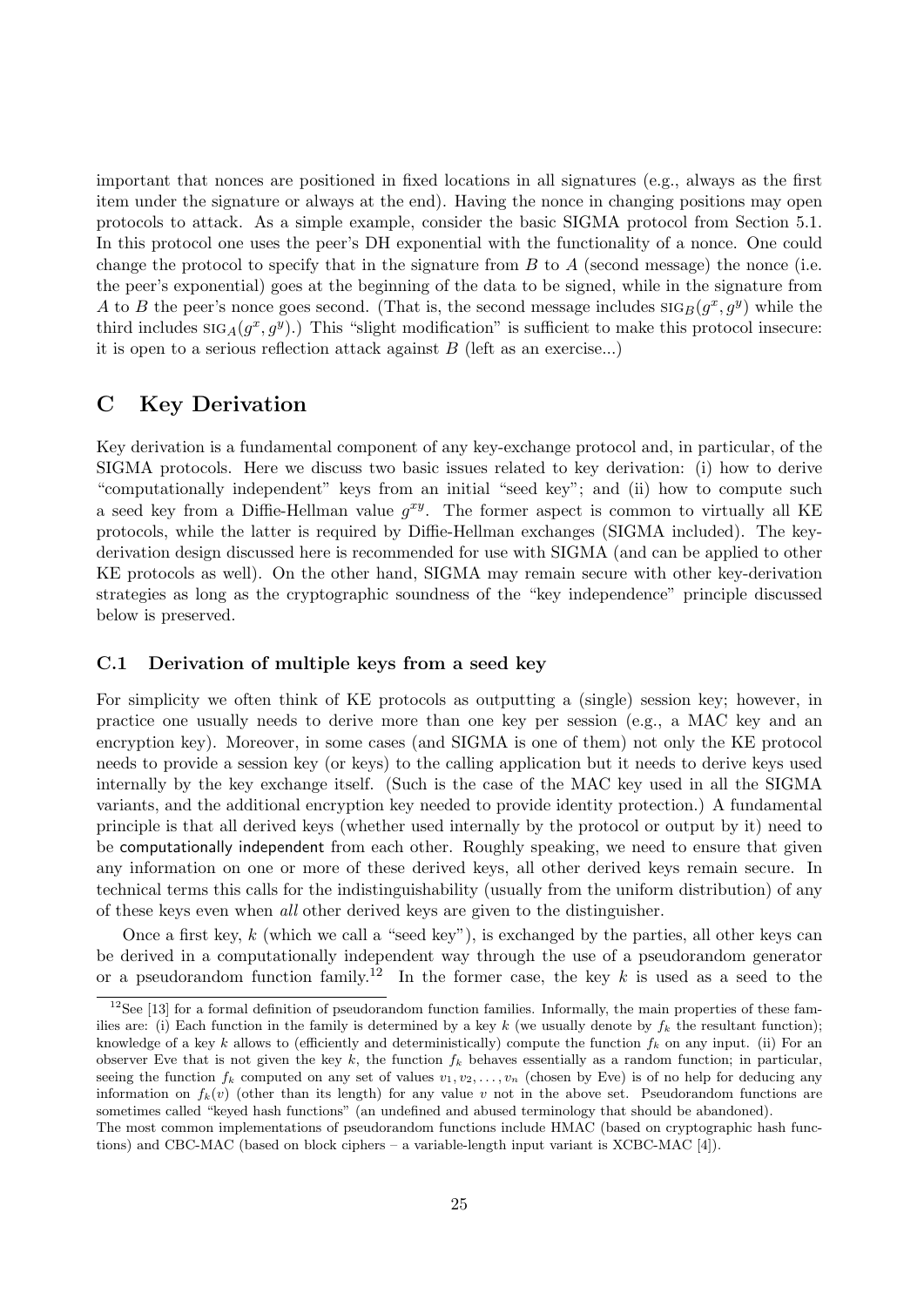pseudorandom generator; in the latter,  $k$  is used as a key for selecting a specific function in the pseudorandom family. In both cases, a stream of  $\ell$  pseudorandom bits is produced, where  $\ell$  is the total number of key bits required internally and externally by the protocol (that is,  $\ell$  is determined as the sum of lengths of all keys to be derived from  $k$ ). When using a pseudorandom function to derive new keys from a seed key  $k$ , the simplest strategy is to compute the required stream of bits by successive computations:  $f_k(1)$ ,  $f_k(2)$ ,  $f_k(3)$ , etc. We refer to this usage of the pseudorandom function as "counter mode". A somewhat more conservative approach is to use the pseudorandom function in "feedback mode". In this case, the stream of  $\ell$  key-bits is computed as the concatenation of a sequence of values  $t_1, t_2, t_3, \ldots$ , where  $t_1 = f_k(c, 1)$  and for  $i > 1$ ,  $t_i = f_k(t_{i-1}, c, i)$ . In this notation, the comma inside the function's argument represents concatenation, c is a "context value" (such as a string identifying a particular protocol or application, one or more nonces exchanged during the protocol, a sequence number related to the current run of the protocol, etc.)<sup>13</sup>, and i represents a sequential numeric value (an integer, byte, etc). The "context value" may be useful to bind the current derivation to a particular protocol run or instance. The sequence value  $i$  ensures that all inputs to  $f_k$  are different. The "feedback value"  $t_i$  is used to make all the inputs to the pseudorandom function significantly different. (We note that even when using counter mode, it is advisable to use a context value as in feedback mode, yet this does not resolve the issue of closeness between inputs discussed next.)

This input-variability property is the main advantage of "feedback mode" over "counter mode". In the latter, the consecutive inputs to the function differ by very little (e.g., by a single bit); in contrast in feedback mode consecutive inputs differ very significantly due to the pseudorandom nature of the values  $t_i$ . We note that this differentiation between the two modes should be considered a prudent engineering practice rather than an academically founded principle. Indeed, if the function family  $\{f_k\}$  behaves as a truly pseudorandom family then both modes are equally secure. On the other extreme, a total break of the family  $f$  may make it as easy to find the output values produced by feedback mode as those produced by counter mode. Yet, in practice, where we expect to see progressive cryptanalytical improvements, we recommend "feedback mode" as a more robust strategy for the imaginable case in which newly found weaknesses in the family f make it significantly easier to relate (for example) the values  $t_2 = f_k(2)$  and  $t_3 = f_k(3)$ , than the values  $t_2 = f_k(t_1, c, 1)$  and  $t_3 = f(t_2, c, 2)$ . This consideration has been the basis for our recommendation, and subsequent adoption, of "feedback mode" as the basic key-derivation technique in the IKE protocols (version 1 and 2) and the TLS protocol [10] (the key-derivation specification in IKEv2 is the "cleanest" via the prf+ construct; IKEv1 and TLS include slight variants of this mechanism).

#### C.2 Derivation of a seed key from a Diffie-Hellman key

In Diffie-Hellman exchanges, especially those in which the peers share no prior secrets, the above seed key is to be computed from the Diffie-Hellman key  $g^{xy}$ . One may be tempted to use  $g^{xy}$  itself as a seed to a pseudorandom generator or as a key to a pseudorandom function. For example, using counter mode one would derive a stream of bits  $f_{g^{xy}}(1), f_{g^{xy}}(2) \dots$  However, note that there are two obstacles for this use of  $g^{xy}$  as a seed key. First, most pseudorandom generators and pseudorandom functions, do not accept seed keys of arbitrary length, especially given the considerable length of a Diffie-Hellman output.<sup>14</sup> Second, the value  $g^{xy}$  is not distributed uniformly over the set of strings

 $13$ The value c needs to be derivable from public information in the protocol; in particular, it should not include the secret key  $k$ .

 $14$ HMAC is an exception since according to its specification [24] keys longer than a block size (typically, 512 bits) are first hashed. Operationally, this allows the use of long keys in HMAC. Its analytical justification, however, requires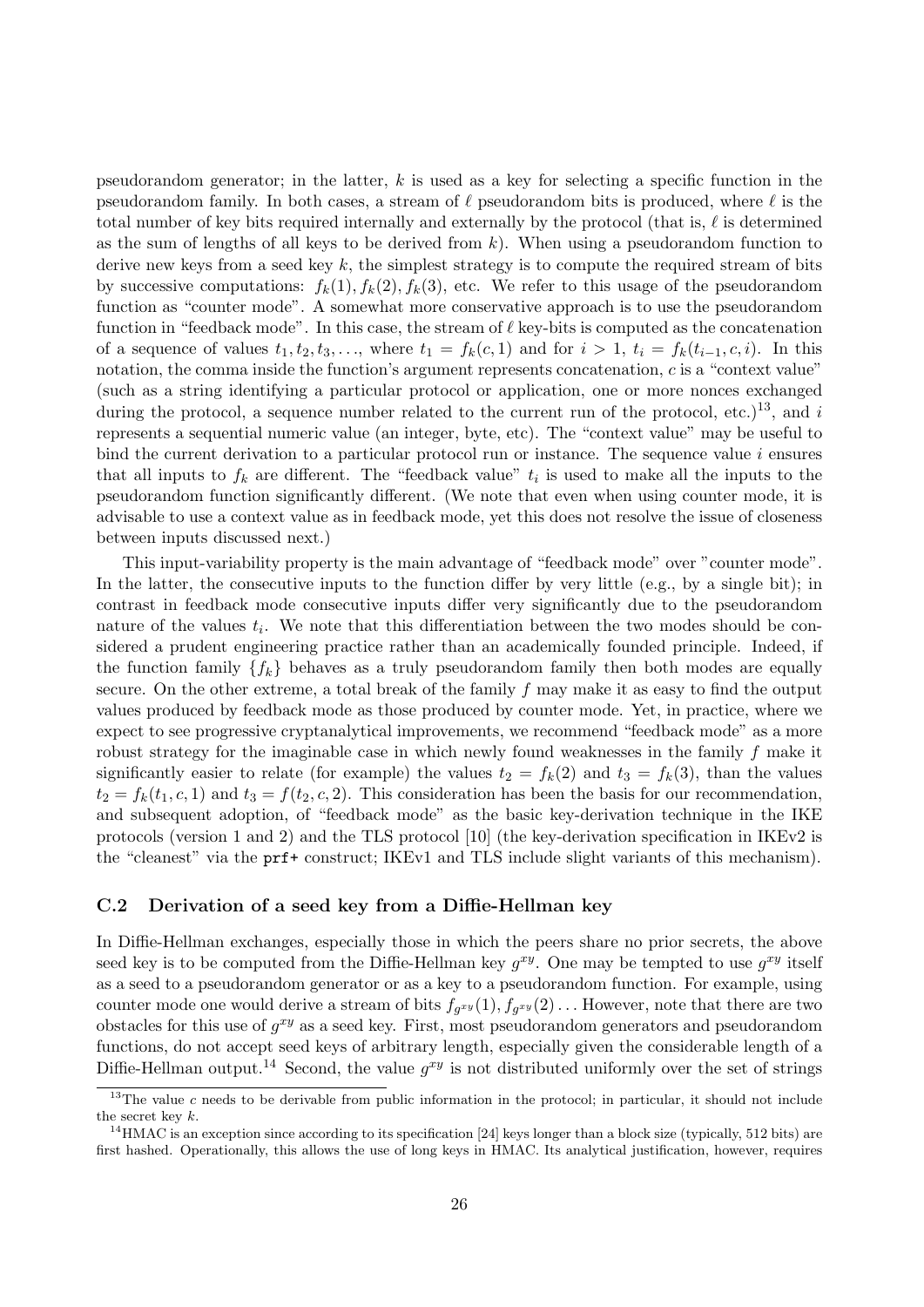of certain length (as usually required for cryptographic keys), but rather over some mathematical (Diffie-Hellman) group. Moreover, in the case of non-prime order generators (this is the case for the standardized DH groups in IKE) there is explicit information that can be learned about the value  $g^{xy}$  from the exponentials  $g^x, g^y$ ; e.g., the quadratic residuosity of  $g^{xy}$  is directly related to (and computable from) that of  $g^x$  and  $g^y$ . Therefore, we cannot use the value  $g^{xy}$  itself as a (seed) key but rather we need to derive a shorter and better randomized (i.e., computationally closer to uniform) key out of  $g^{xy}$ .

A well-known mechanism for achieving these two goals uses strongly-universal hash functions  $(UH)$  [9]. Using the so called "Leftover Hash Lemma" (see [13]; Lemma 3.3.1) one can apply to the DH value  $g^{xy}$  a randomly chosen function from a UH family (with a suitable output length) and obtain an output of the required length which is indistinguishable from random provided that the Diffie-Hellman key has sufficient "computational entropy" (the exact quantitative details are omitted from this informal discussion). It is important to note that the "randomness extraction" effect of a UH family holds also if the observer (say the attacker) not only knows  $g^x, g^y$ , but also the key that identifies the specific hash function being applied to the  $g^{xy}$  value. Thus, the following procedure ensures a secure (pseudorandom) output from any Diffie-Hellman exchange: in addition to a DH group, the protocol specifies a UH family; also, together with the DH exponentials  $g^x, g^y$ , the parties exchange (in the clear) random nonces  $r_1, r_2$  from which a random key r is derived (e.g., via concatenation or XORing of  $r_1$  and  $r_2$ ). Now, both parties compute the (seed) key as  $U H_r(g^{xy})$ . This seed key is guaranteed to have the length and cryptographic strength required for further key derivation (using any of the techniques discussed in the previous subsection).

The above procedure, however, adds complexity to the specification and implementation of the KE protocol by requiring one more primitive in the form of a UH family. Our proposal (adopted into IKE, versions 1 and 2) is to use the above procedure, but with the pseudorandom function family (needed anyway in the protocol for derivation of keys from the seed key) acting as a UH family. In other words, the seed-key derivation follows the above description but  $U H_r(g^{xy})$  is replaced with  $f_r(g^{xy})$ . Is this secure? Had the key r be secret (i.e. unknown to an attacker) then one could easily argue on the basis of the security properties of a pseudorandom family (specifically, its indistinguishability from random) that the derived seed key is secure. However, the above procedure does not hide  $r$ , and therefore one cannot claim the security of the seed key solely based on the standard security properties of a pseudorandom family. Moreover, we can show an explicit (specially tailored) example of a pseudorandom family that when used in the above way produces seed keys that are efficiently distinguishable from random. Yet, we make the heuristic assumption that natural (and reasonable) pseudorandom functions have the sufficient statistical (or combinatorial) strength to satisfactorily act as good "randomness extractors" similarly to strong universal hash families. In particular, this seems to be a plausible assumption (given current knowledge) regarding specific families such as HMAC-SHA1 or AES.

We will not expand further on these issues here. A more comprehensive analytical treatment of pseudorandom functions acting as randomness extractors is the subject of on-going work which we hope to publish shortly.

of special assumptions on the underlying hash function and therefore the approach suggested here applies also when the pseudorandom function is implemented via HMAC.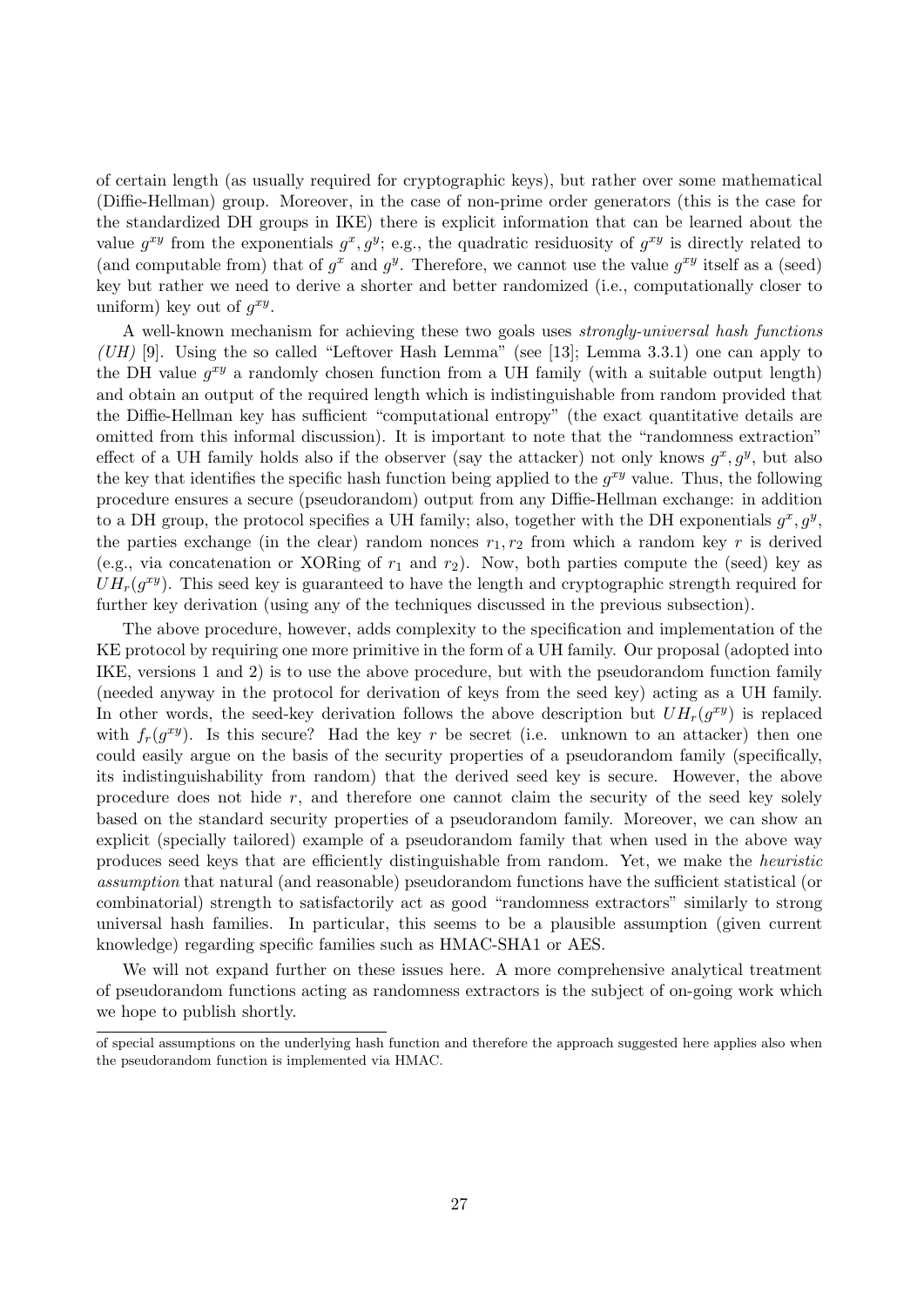### References

- [1] B. Aiello, S. Bellovin, M. Blaze, R. Canetti, J. Ioannidis, A. Keromytis, O. Reingold, "Efficient, DoS-Resistant Secure Key Exchange for Internet Protocols," ACM Computers and Communications Security conference (CCS), 2002.
- [2] M. Bellare and P. Rogaway, "Entity authentication and key distribution", Advances in Cryptology, - CRYPTO'93, Lecture Notes in Computer Science Vol. 773, D. Stinson ed, Springer-Verlag, 1994, pp. 232-249.
- [3] S. M. Bellovin, "Problem Areas for the IP Security Protocols", Proceedings of the Sixth Usenix Unix Security Symposium, 1996.
- [4] Black, J. and P. Rogaway, "CBC MACs for Arbitrary-Length Messages: The Three-Key Constructions," Advances in Cryptology, - CRYPTO'00, LNCS Vol. 1880, 2000, p. 197.
- [5] S. Blake-Wilson and A. Menezes, "Unknown key-share attacks on the station-to-station (STS) protocol", Proceedings of PKC '99, Lecture Notes in Computer Science, 1560 (1999), 154-170.
- [6] M. Burrows, M. Abadi and R. Needham, "A logic for authentication," ACM Trans. Computer Systems Vol. 8 (Feb. 1990), pp. 18-36
- [7] Canetti, R., and Krawczyk, H., "Analysis of Key-Exchange Protocols and Their Use for Building Secure Channels", Eurocrypt'2001, LNCS Vol. 2045. Full version in: Cryptology ePrint Archive (http://eprint.iacr.org/), Report 2001/040.
- [8] Canetti, R., and Krawczyk, H., "Security Analysis of IKE's Signature-based Key-Exchange Protocol", Crypto 2002. LNCS Vol. 2442. Full version in: Cryptology ePrint Archive (http://eprint.iacr.org/), Report 2002/120.
- [9] L. Carter and M. Wegman, "Universal hash functions", J. of Computer and System Sciences, Vol. 18, 1979, pp. 143–154,
- [10] T. Dierks and C. Allen, "The TLS Protocol Version 1", Request for Comments 2246, 1999.
- [11] W. Diffie, P. van Oorschot and M. Wiener, "Authentication and authenticated key exchanges", Designs, Codes and Cryptography, 2, 1992, pp. 107–125. Available at http://www.scs.carleton.ca/~paulv/papers/sts-final.ps.
- [12] N. Ferguson and B. Schneier, "A Cryptographic Evaluation of IPSec", http://www.counterpane.com/ipsec.html, 1999.
- [13] O. Goldreich, "Foundations of Cryptography: Basic Tools", Cambridge Press, 2001.
- [14] D. Harkins and D. Carrel, ed., "The Internet Key Exchange (IKE)", RFC 2409, Nov. 1998.
- [15] ISO/IEC IS 9798-3, "Entity authentication mechanisms Part 3: Entity authentication using asymmetric techniques", 1993.
- [16] C. Jutla, "Encryption Modes with Almost Free Message Integrity", Advances in Cryptology – EUROCRYPT 2001 Proceedings, Lecture Notes in Computer Science, Vol. 2045, Springer-Verlag, B. Pfitzmann, ed, 2001.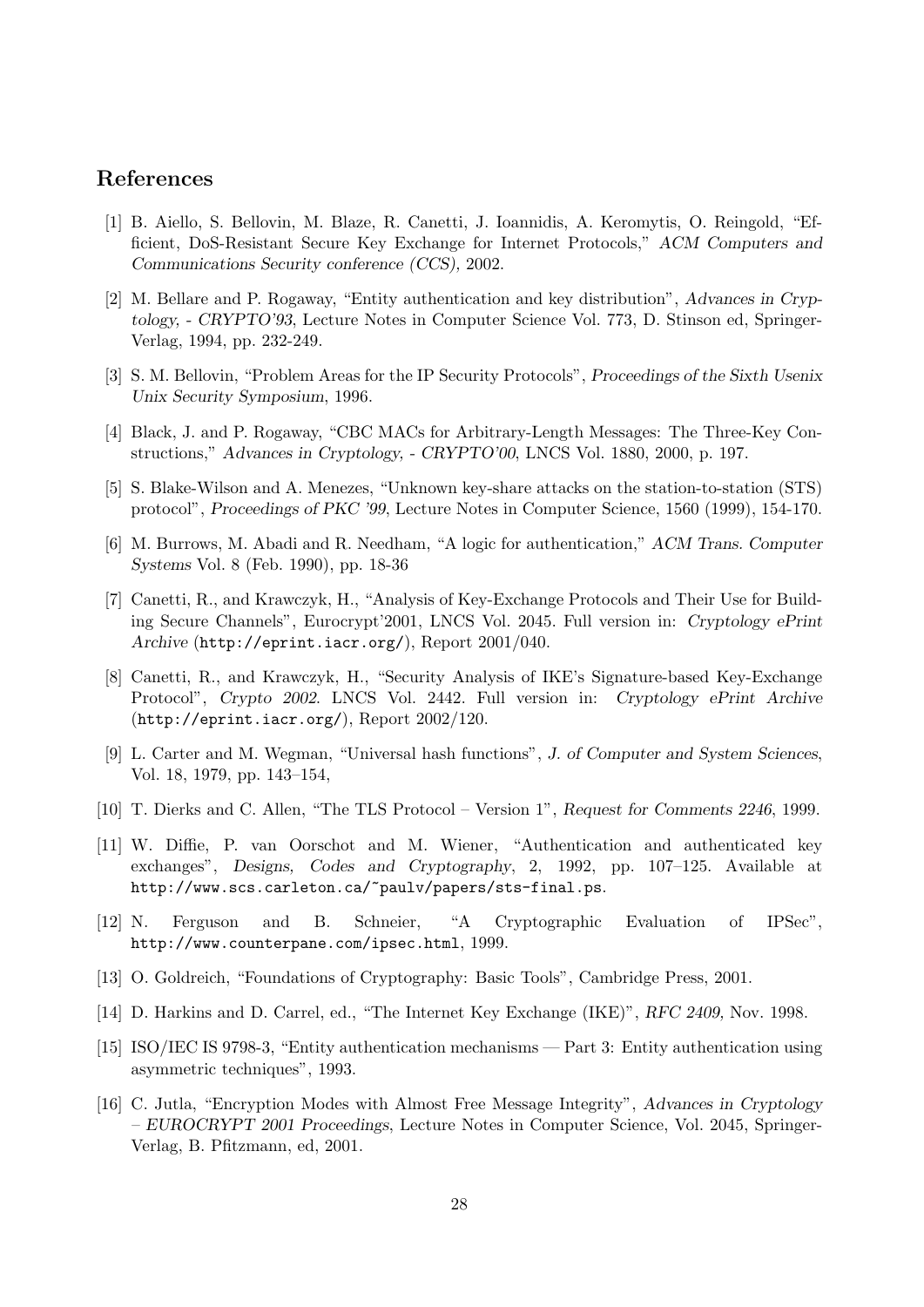- [17] Karn, P., and Simpson W.A., "The Photuris Session Key Management Protocol", draft-ietfipsec-photuris-03.txt, Sept. 1995.
- [18] B. Kaliski, "An unknown key-share attack on the MQV key agreement protocol", ACM Transactions on Information and System Security (TISSEC). Vol. 4 No. 3, 2001, pp. 275–288.
- [19] C. Kaufman, "Internet Key Exchange (IKEv2) Protocol", draft-ietf-ipsec-ikev2-08.txt, May 2003 (to be published as an RFC).
- [20] S. Kent and R. Atkinson, "Security Architecture for the Internet Protocol", Request for Comments 2401, Nov. 1998.
- [21] S. Kent and R. Atkinson, "IP Encapsulating Security Payload (ESP)", Request for Comments 2406, Nov. 1998.
- [22] H. Krawczyk, Communication to IPsec WG, IPsec mailing list archives, April-October 1995. http://www.vpnc.org/ietf-ipsec/
- [23] H. Krawczyk, "SKEME: A Versatile Secure Key Exchange Mechanism for Internet,", Proceedings of the 1996 Internet Society Symposium on Network and Distributed System Security, Feb. 1996, pp. 114-127. http://www.ee.technion.ac.il/~hugo/skeme-lncs.ps
- [24] Krawczyk, H., Bellare, M., and Canetti, R., "HMAC: Keyed-Hashing for Message Authentication", RFC 2104, February 1997.
- [25] Krawczyk, H., "Blinding of Credit Card Numbers in the SET Protocol", Proceedings of Financial Cryptography'99, LNCS Vol. 1648, 1999.
- [26] H. Krawczyk, "The order of encryption and authentication for protecting communications (Or: how secure is SSL?)", Crypto'2001, LNCS Vol. 2139. Full version in: Cryptology ePrint Archive (http://eprint.iacr.org/), Report 2001/045.
- [27] G. Lowe, "Some New Attacks upon Security Protocols", 9th IEEE Computer Security Foundations Workshop, IEEE Press 1996, pp.162-169.
- [28] Meadows, C., "Analysis of the Internet Key Exchange Protocol Using the NRL Protocol Analyzer", Proc. of the 1999 IEEE Symposium on Security and Privacy, IEEE Computer Society Press, 1999.
- [29] A. Menezes, P. Van Oorschot and S. Vanstone, "Handbook of Applied Cryptography," CRC Press, 1996.
- [30] Orman, H., "The OAKLEY Key Determination Protocol", Request for Comments 2412, Nov. 1998.
- [31] Perlman, R., and Kaufman, C., "Analysis of the IPsec key exchange Standard", WET-ICE Security Conference, MIT, 2001.
- [32] H. Scherzer, R. Canetti, P.A. Karger, H. Krawczyk, T. Rabin, and D.C. Toll, "Authenticating Mandatory Access Controls and Preserving Privacy for a High-Assurance Smart Card", April 2003.